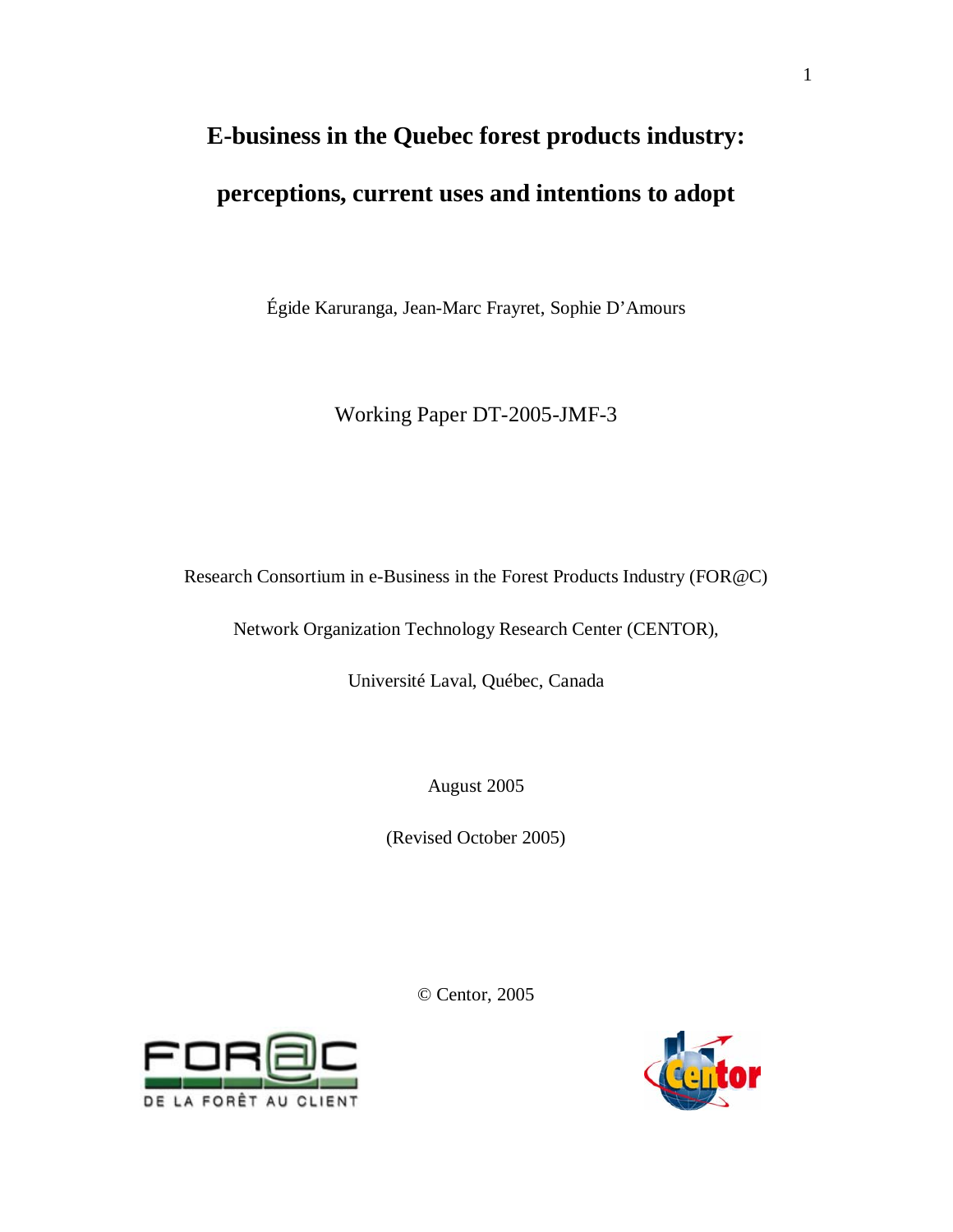**Égide Karuranga**1,2,4 PhD student fsaeka@hermes.ulaval.ca

# Jean-Marc Frayret<sup>1,3,4,†</sup>

Professor, Associate director of research of the FOR@C Research Consortium Jean-Marc.Frayret@forac.ulaval.ca

# **Sophie D'Amours**1,4

Professor, Director of research and administration of the FOR@C Research Consortium Sophie.Damours@forac.ulaval.ca

<sup>1</sup>FOR @C Research Consortium Faculté des sciences et de genie Departement de genie mécanique Pavillon Adrien-Pouliot Université Laval Québec, Canada, G1K 7P4

2 Faculté des sciences de l'administration Département de gestion strategique Pavillon Palasis-Prince Université Laval Québec, Canada, G1K 7P4

<sup>3</sup>Faculté de foresterie et de géomatique Département des sciences du bois et de la forêt Pavillon Abitibi-Price Université Laval Québec, Canada, G1K 7P4

<sup>4</sup>CENTOR, Network Organization Technology Research Center

† Corresponding author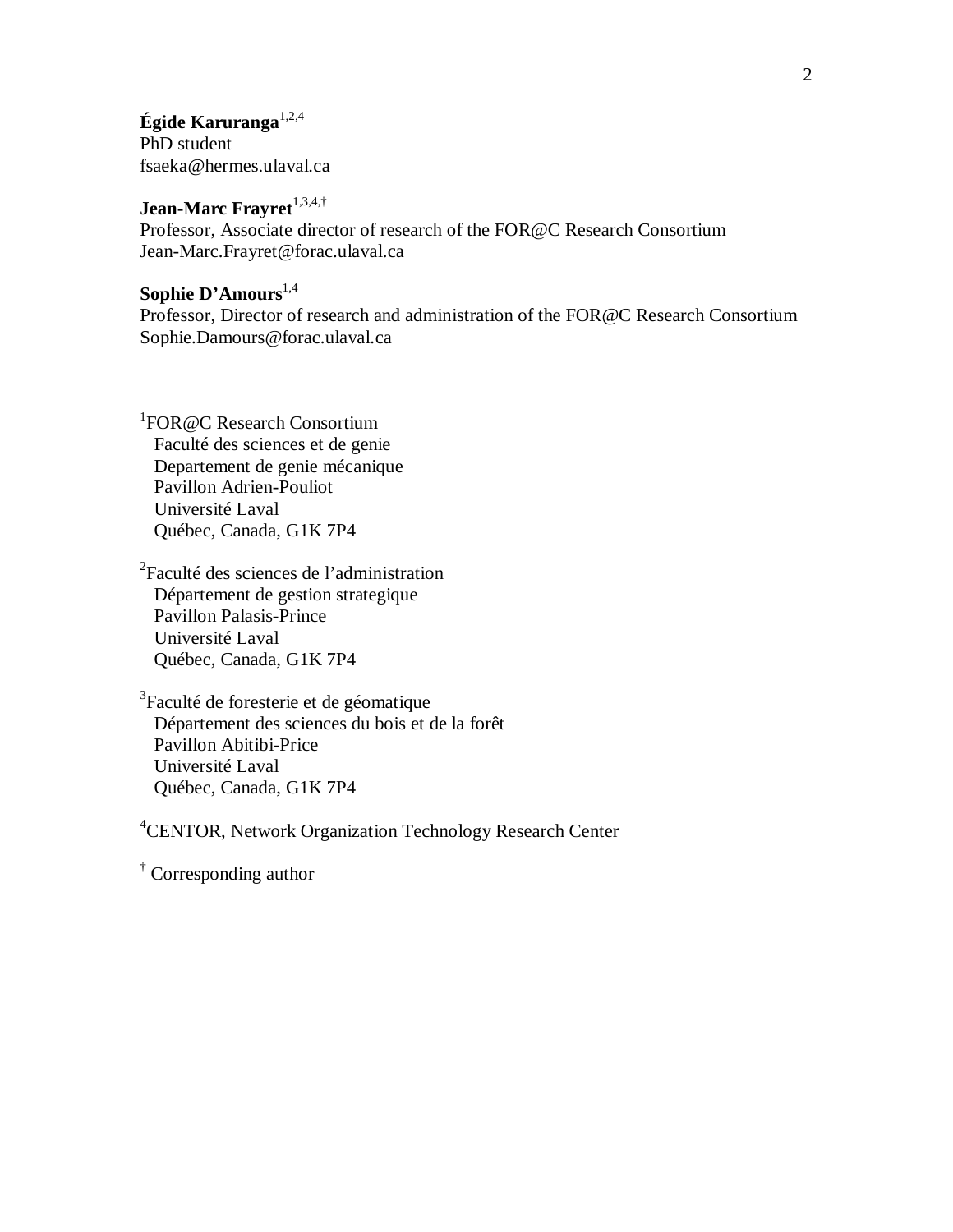# **E-business in the Quebec forest products industry: perceptions, current uses and intentions to adopt**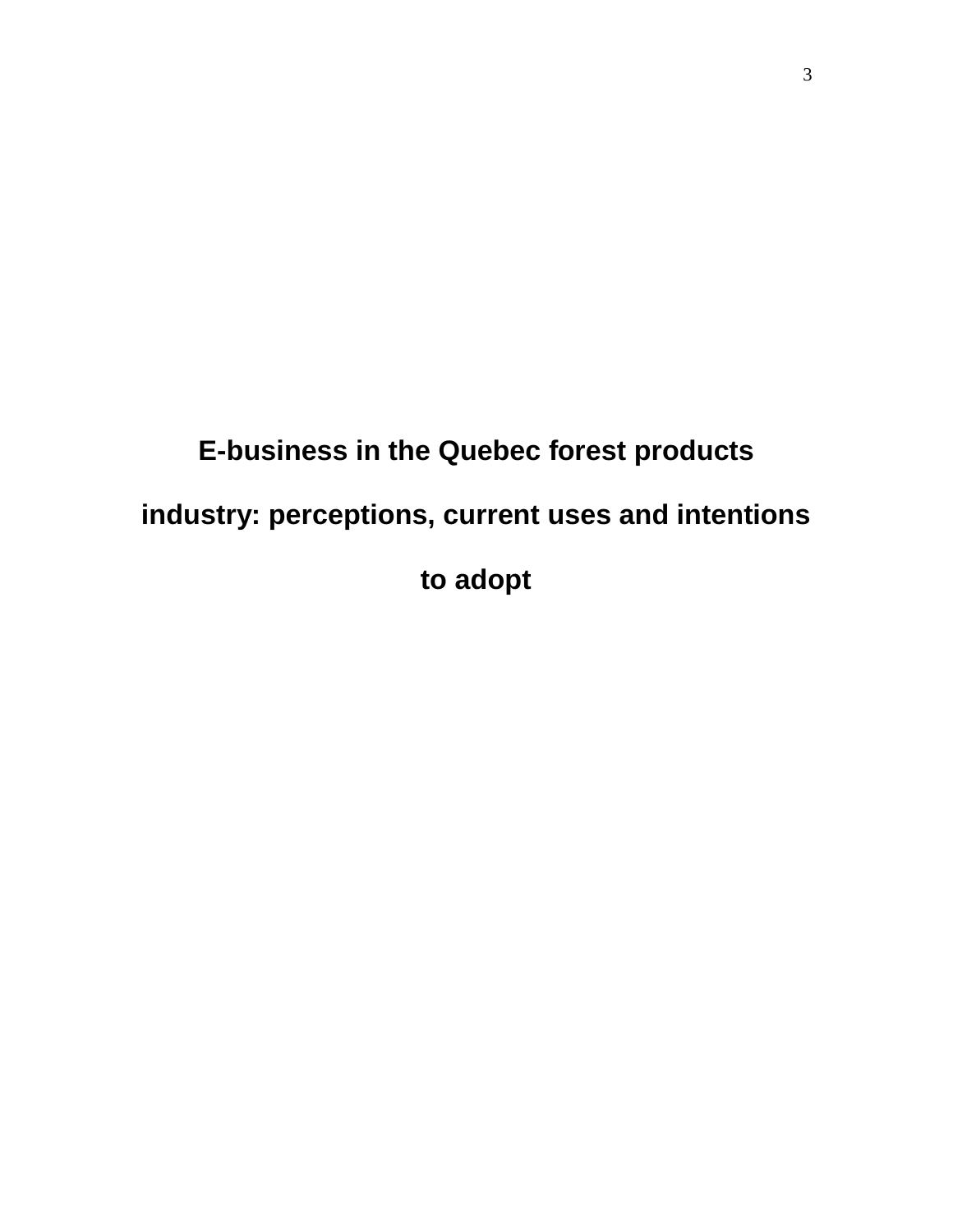# **Abstract**

This paper proposes an analysis of e-business, its perceptions, current uses, and the intentions of companies to adopt these practices in the Quebec forest products industry. We use the results of an exploratory survey of this industry carried out during spring 2002. In accordance with other surveys, it is shown that despite its location in a country where information technology (IT) adoption level is generally high, the Quebec forest products industry still lags behind other sectors. The e-business uses of the surveyed companies in the Quebec forest products industry value chain are explored by category; year of establishment, number of employees and annual revenue. Actors surveyed include sawmills, other value added building material manufacturers, furniture factories, and pulp and paper mills. Perceptions, currents uses, and intentions of adoption are described with a comparison to the same industry in North America. In particular, this paper demonstrates that this industry somewhat lacks a strategic vision concerning the exploitation of IT tools. Finally, this paper proposes a critical review of the limitations of our study and develops future research directions.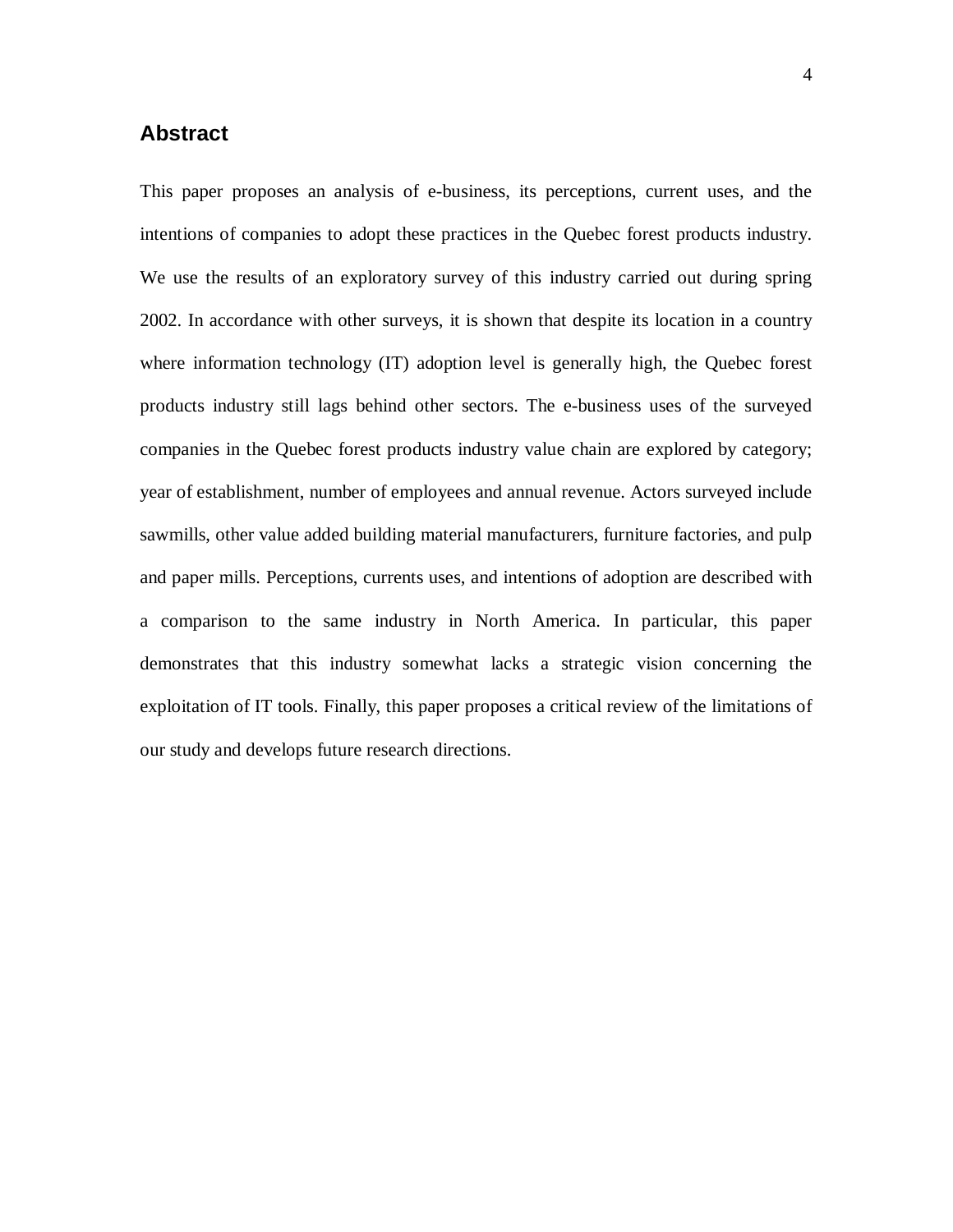## **Introduction**

The forest industry is a key player in the Canadian economy. Despite its relative high importance in the economy and its localization in a country where information technology (IT) is flourishing, the Canadian forest industry lags behind other sectors in terms of IT adoption (Bakker, 1999). In a context where IT clearly appears as a necessary tool to communicate and support decision making for business organizations, this paper aims at exploring the IT use, perceptions and the intentions of companies to adopt these practices in the Quebec forest products industry. It is organized in four main sections.

First, a review of the literature of recent studies in North America regarding the use of IT in the forest products industry is presented. In particular, it is shown that the reviewed authors unanimously highlight the general low IT adoption rate of the forest products industry. This industry is described as quite conservative. While these studies were conducted in different regions of North America, no study has specifically covered the Quebec forest products industry, which is a key player in the Canadian economy.

From this literature review, the second section of this paper introduces research questions which are dedicated to finding out if the low adoption rate observed elsewhere in North America is similar in Quebec. The suggested exploratory analysis also aims at describing patterns of surveyed companies using a multiple criteria scheme based on uses, perceptions, and intentions to adopt. A discussion of these results is presented in the third section. A comparison with similar companies across North America is presented as well. Finally, some of the limitations of this study are stated along with avenues for future research in section four.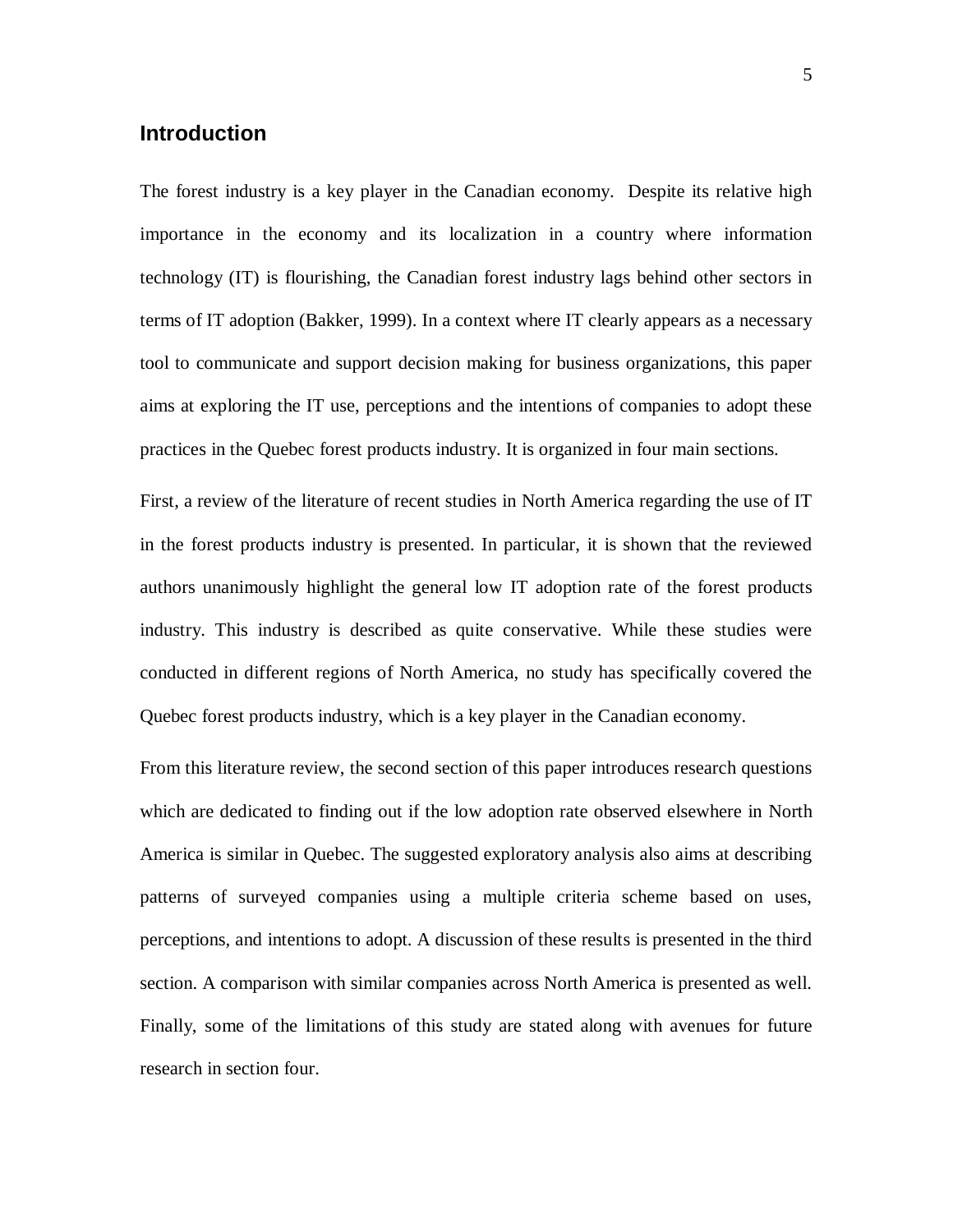#### **Research Context and review of the literature**

#### **The forest products industry in Canada and in the province of Quebec:**

International trade statistics<sup>1</sup> rank Canada as a forest products world leader, topping all other countries in wood simply worked, pulp and waste paper. Canada is ranked fifth when it comes to wood in rough, squared, chips and waste. Overall, exports of wood and related products (i.e., lumber and sawmill products, wood pulp and other wood products, newsprint and other paper and paperboard products) contributed to 9 percent of the national balance of payments in  $2002<sup>2</sup>$ . Within Canada, Quebec is the second key player in the Canadian forest products industry (for Net Merchantable Volume of Round Wood Harvested<sup>3</sup>). Furthermore, according to the same source, the Province of Quebec has the largest timber-productive forest land in Canada. The forest products industry of the Province of Quebec is thus a significant part of the Canadian industry.

#### **The forest products industry: an IT laggard?**

 $\overline{a}$ 

As the forest products industry is ranked a key contributor to exports in Canada, one would expect it to embrace the current information technology revolution at a respectable level. However, this is not the case. The forest industry is among the sectors which are currently lagging behind (see Table 1, summarized from Bakker, 1999).

<sup>&</sup>lt;sup>1</sup> International Trade Statistics by Product Group from the database of the International Trade Centre available at the address "http://www.intracen.org/tradstat/"

<sup>&</sup>lt;sup>2</sup> Source : Exports of goods on a balance-of-payments basis, Statistics Canada "http://www.statcan.ca/ english/Pgdb/gblec04.htm"

<sup>&</sup>lt;sup>3</sup> Source : Compendium of Canadian Forestry Statistics, National Forestry Database, available at the address "http://nfdp.ccfm.org/"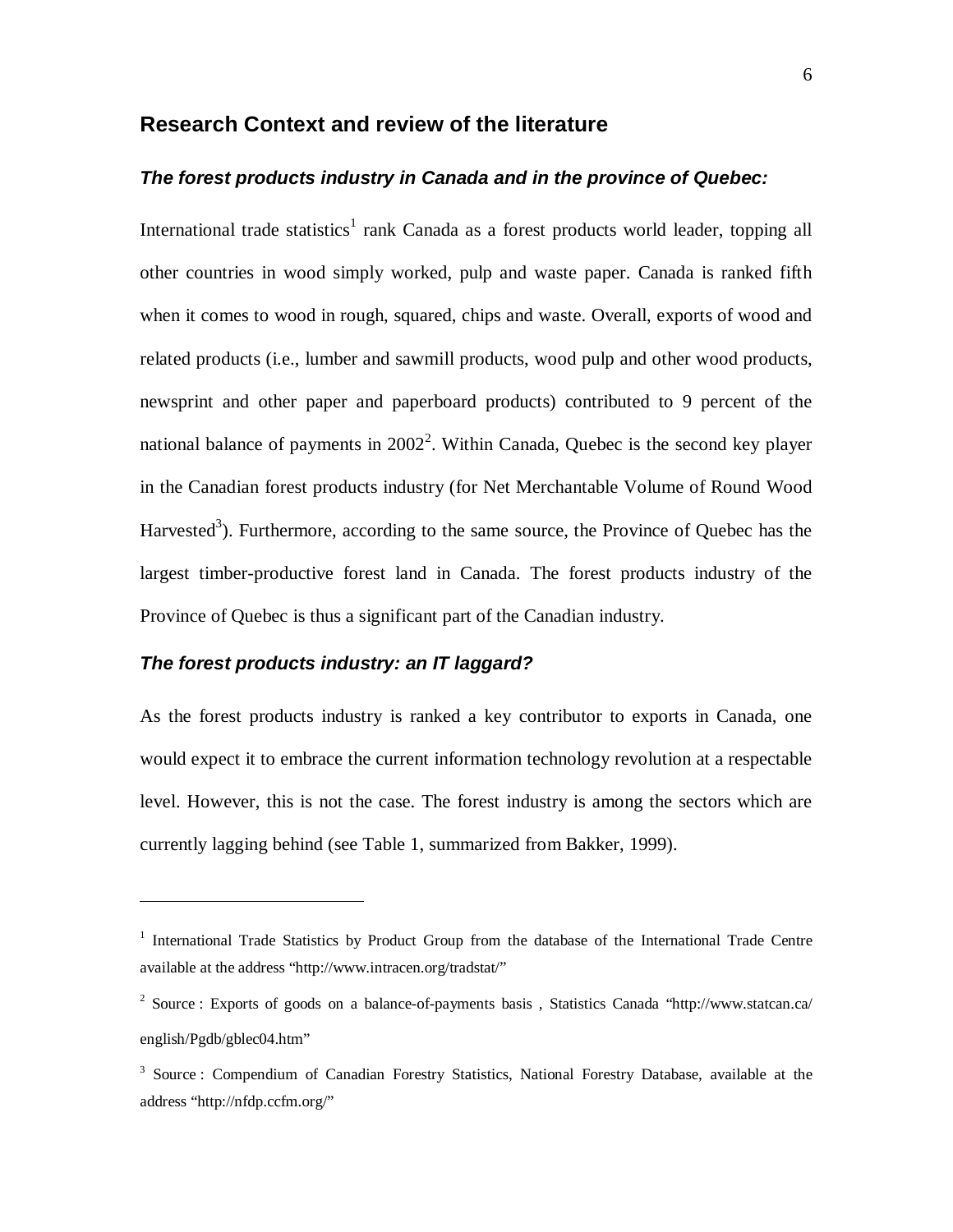In Canada, research studies have focused on macro-economic levels to describe and explain rates of e-commerce adoption. Few industry oriented studies have dealt with specific factors, while it appears that within Canada itself different levels of adoption have been observed between sectors (Bakker, 1999). No research has been undertaken to explain such an internal digital divide as shown in Table 1, in spite of continuous research interest in the adoption of e-commerce by North American companies in the forest products industry. This divide is particularly noticeable with regard to the use of the Internet (20 percentage points below the average, see blue lines in Table 1), the use of e-mail (23.9 percentage points below the average) and the use of personal computers (PC) (16.2 percentage points below the average). Moreover, this divide is also confirmed with regard to the lack of plans by forestry companies to use these technologies (see red lines in Table 1.

Vlosky (1999) surveyed 1,000 wood products and 300 pulp and paper companies throughout Canada and the USA (18 percent response rate). The respondents were asked to discuss their current and planned e-business strategies and the impact of interactions with customers and suppliers. Results show that companies in the forest industry are ready to expand their use of e-business technologies in order to increase productivity, efficiency, and competitiveness. While this pioneering study gives clear indications about the benefits, needs, and imperatives of adopting e-business, it does not try to identify the profile and location of recent success stories. Similarly, the factors that contribute to successful IT adoption remain an unanswered question. Indeed, the study of the factors behind recent and anticipated successes could shed more light on strategies to move forward on IT adoption.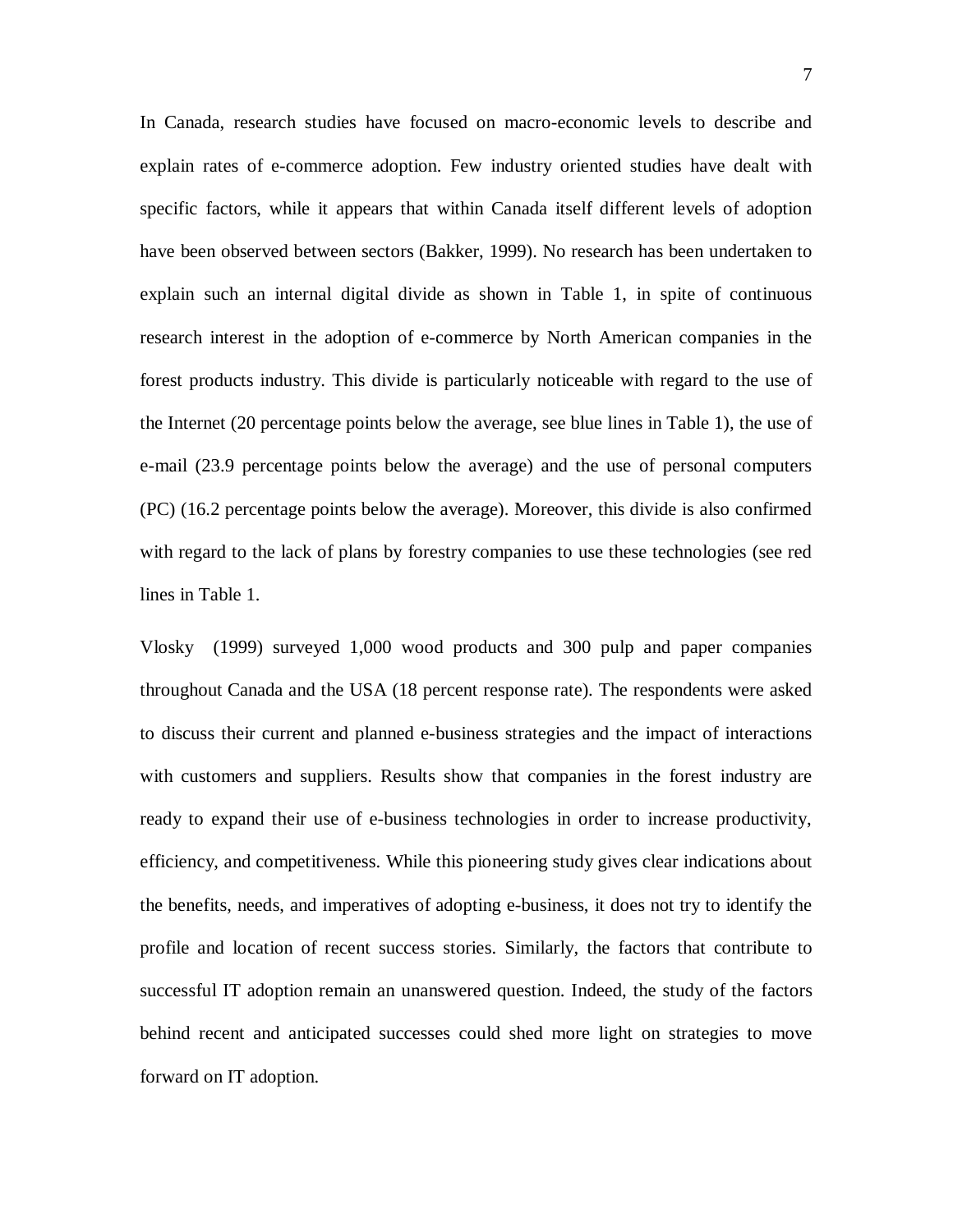| Use and plans to use the Internet                                                                                                | <b>FPI</b> | <b>All</b><br><b>Private</b><br><b>Sectors</b> | <b>Standard</b><br>deviation |
|----------------------------------------------------------------------------------------------------------------------------------|------------|------------------------------------------------|------------------------------|
| % of enterprises that use Internet                                                                                               | 32.8       | 52.8                                           | 16.2                         |
| % of enterprises that plan to use Internet within one year                                                                       | 5.5        | 6.5                                            | 2.9                          |
| % of enterprises that plan to use Internet after one year                                                                        | 3          | 3.5                                            | 1.7                          |
| % of enterprises with no plans to use Internet                                                                                   | 58.7       | 37.1                                           | 15.4                         |
| % of enterprises that use e-mail                                                                                                 | 28.7       | 52.6                                           | 18.3                         |
| % of enterprises that plan to use e-mail within one year                                                                         | 5.2        | 5.9                                            | 2.4                          |
| % of enterprises that plan to use e-mail after one year                                                                          | 4.6        | 2.8                                            | 1.5                          |
| % of enterprises with no plans to use e-mail                                                                                     | 61.5       | 38.8                                           | 16.7                         |
| PC use and plan to use                                                                                                           | <b>FPI</b> | <b>All</b><br><b>Private</b><br><b>Sectors</b> | <b>Standard</b><br>deviation |
| % of enterprises that use PCs                                                                                                    | 65.7       | 81.9                                           | 9.6                          |
| % of enterprises that plan to use PC within one year                                                                             | 1.4        | 1.0                                            | 0.8                          |
| % of enterprises that plan to use PC after one year                                                                              | 2.2        | 0.7                                            | 0.6                          |
| % of enterprises with no plan to use PC                                                                                          | 30.7       | 16.4                                           | 9.2                          |
| % of employees with access to a computer                                                                                         | 34.6       | 55.6                                           | 18.1                         |
| % of employees with access to e-mail                                                                                             | 15         | 34.4                                           | 21.4                         |
| % of employees with access to Internet                                                                                           | 17         | 28.4                                           | 18.6                         |
| % of enterprises with a Web site                                                                                                 | 5.7        | 21.7                                           | 12.7                         |
| Commercial use of Internet (to buy or sell goods)                                                                                | <b>FPI</b> | <b>All</b><br><b>Private</b>                   | <b>Standard</b><br>deviation |
|                                                                                                                                  |            | <b>Sectors</b>                                 |                              |
| % of enterprises that use Internet to sell goods or services<br>% of enterprises that use Internet to purchase goods or services | 1.1        | 10.1                                           | 5.0                          |

**Table 1: IT adoption rates in the Forest product industry (FPI) vs. Private Sector (summarized from Bakker, 1999).)** 

Dupuy and Vlosky (2000) explain the use of electronic data interchange (EDI) in Canada and the USA. Company size is found to be the greatest contributor to the adoption of EDI. In fact, 85 percent of companies with 1997 sales of US\$ 5 billion or greater were EDI capable, if and when customers requested the service. Such requests do not seem to be common in the forest industry which adopted EDI in the early 1990s whereas the technology had been available since the 1960s. In addition to the prerequisite of customer request, the implementation of EDI faces barriers inherent to its high cost, a trend that is reversing with the emergence of Internet-EDI as a low cost alternative to Value-Added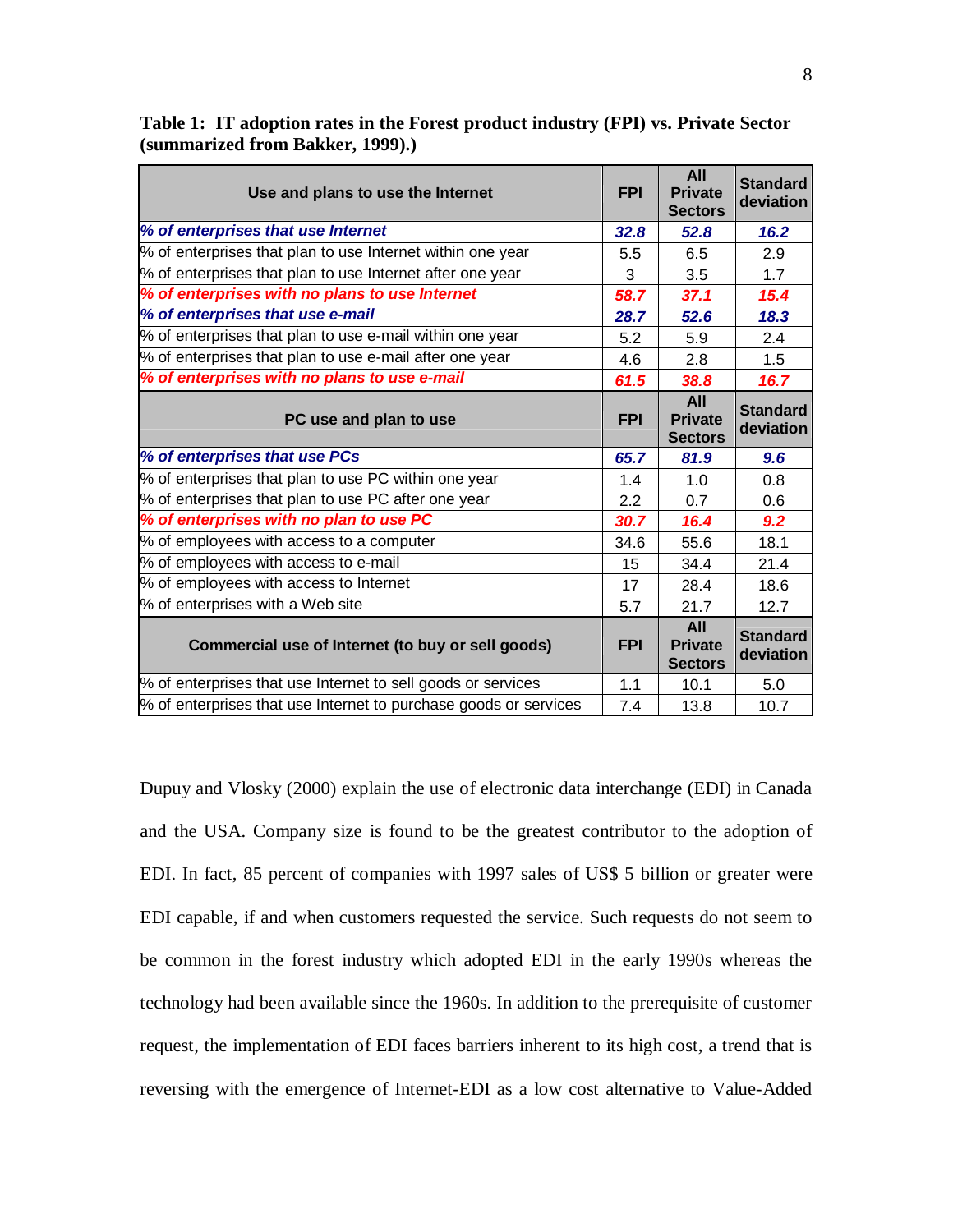Network (VAN)-facilitated EDI. With costs decreasing and customers rapidly moving to the Internet, the room for growth is tremendously large, even in the forest products industry. Dupuy and Vlosky (2000) highlight that 16 percent of the forest industry was using EDI in 1997 and another 28 percent were planning on implementing it by 2002.

Delving further, Pitis and Vlosky (2000b) also study the World Wide Web (hereafter Web) use by U.S primary wood products exporters. Their results indicate that respondents use the Web mostly for promotional activities. Value chain management and business processes are less frequently IT enabled. These authors nevertheless expect the highest growth to occur in these two important activities.

Contrasting their results observed in 1992 with 1997 figures, Roadcap *et al.* (2000) confirm the dramatically increasing adoption of EDI in the U.S homecenter industry. A similar increase is observed in Internet use by U.S primary wood exporters. Pitis and Vlosky (2000a) interestingly point out that promotional benefits and increasing effectiveness are the benefits pursued by export companies adopting Internet. Moreover, 80 percent of the companies surveyed use the Internet. According to their findings, neither technical issues, nor internal factors, nor acceptance of technology appear to be significant obstacles to becoming Internet capable. However, Internet use seems to be limited to the use of e-mail and Web navigation. On-line sales, for example, are indeed far from current use and are not part of future intentions. With the readiness and commitment to e-business described by the authors, one would expect companies to adopt and implement other e-business technologies as well, which extend far beyond email and Web navigation. These technologies include those which Weill and Vitale (2001) have termed "atomic e-business models" which comprise: (1) direct to consumer,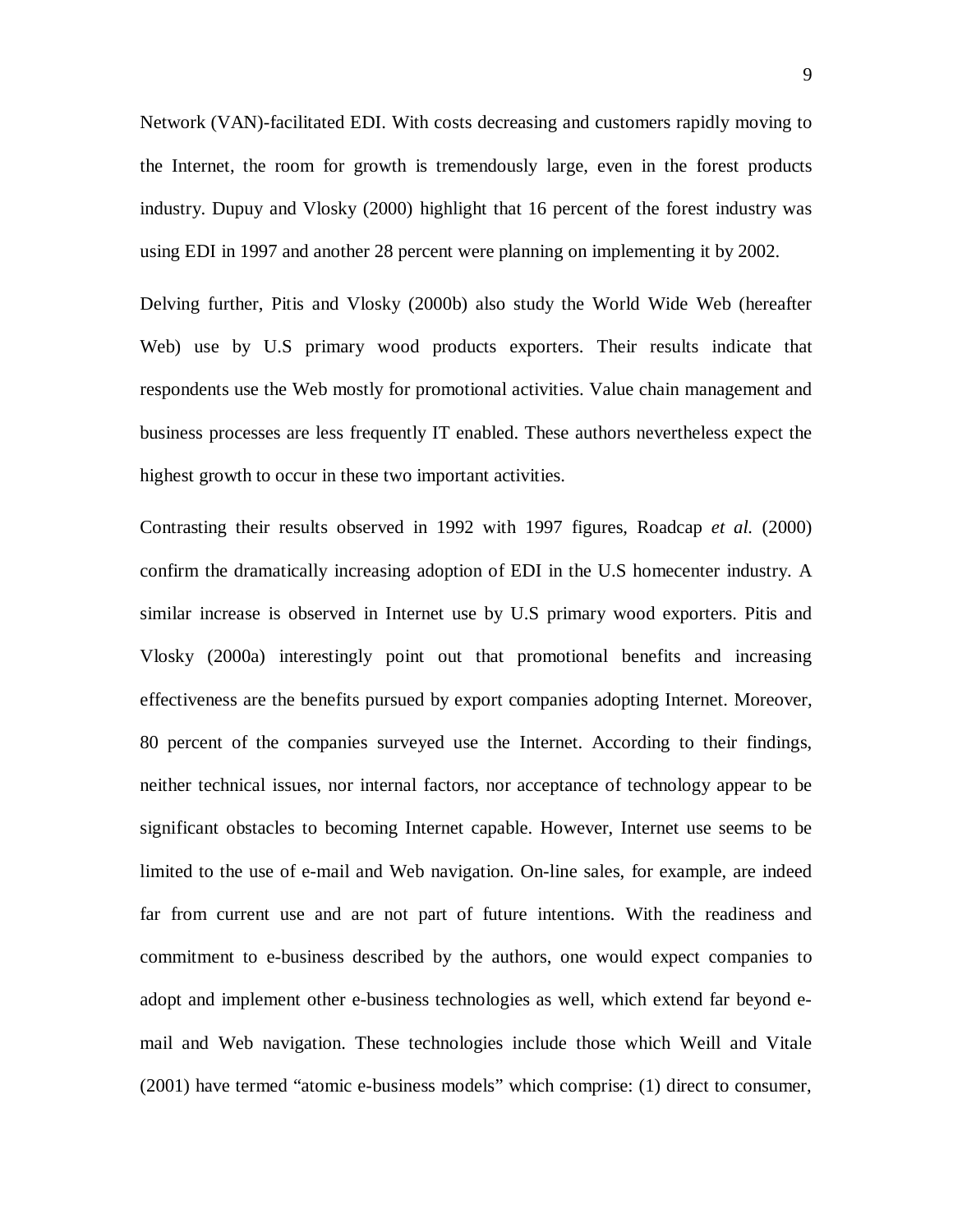(2) full-service provider, (3) whole of enterprise, (4) portals, agents, auctions, aggregators, and other intermediaries, (5) shared infrastructure, (6) virtual community, (7) value net integrator, and content provider. There is still a long way to go for the forest industry to fully adopt the potential of e-business. Shook *et al.* (2002) come to a similar conclusion after a survey of forest product manufacturers in the U.S Pacific Northwest area (i.e., Idaho, Montana and Washington), thus confirming that the forest products industry is more conservative in applying Internet technology. However, this trend of low IT adoption of the industry seems to be quite different from the trends apparent in the retail part of the supply chain. Indeed, Roadcap *et al.* (2002) note a rapidly expanding use of the Internet in the homecenter industry. In particular, the authors note that Internet is used by companies to perform a multitude of business functions with customers accessing inventory in real time and at their convenience rather than waiting for a weekly fax.

New applications are also identified by Vlosky and Westbrook (2002) in the homecenter industry. The authors include logistics, order entry, information sharing, and transmission of information between exchange partners. In 1999, 78 percent of homecenters surveyed had a Web site, compared to 34 percent of forest products manufacturers in the US in the same year. Respondents represented all regions of the US. The study raises an interesting question as to which sector will drive the rest of the forest industry towards closing the gap in the technology race. According to the authors, the homecenter business seems to be this driver.

Such a role is understandable as organizations are becoming more involved in the management of their global supply chain network of upstream firms that provide raw material as well as the network of downstream firms that distribute products to the final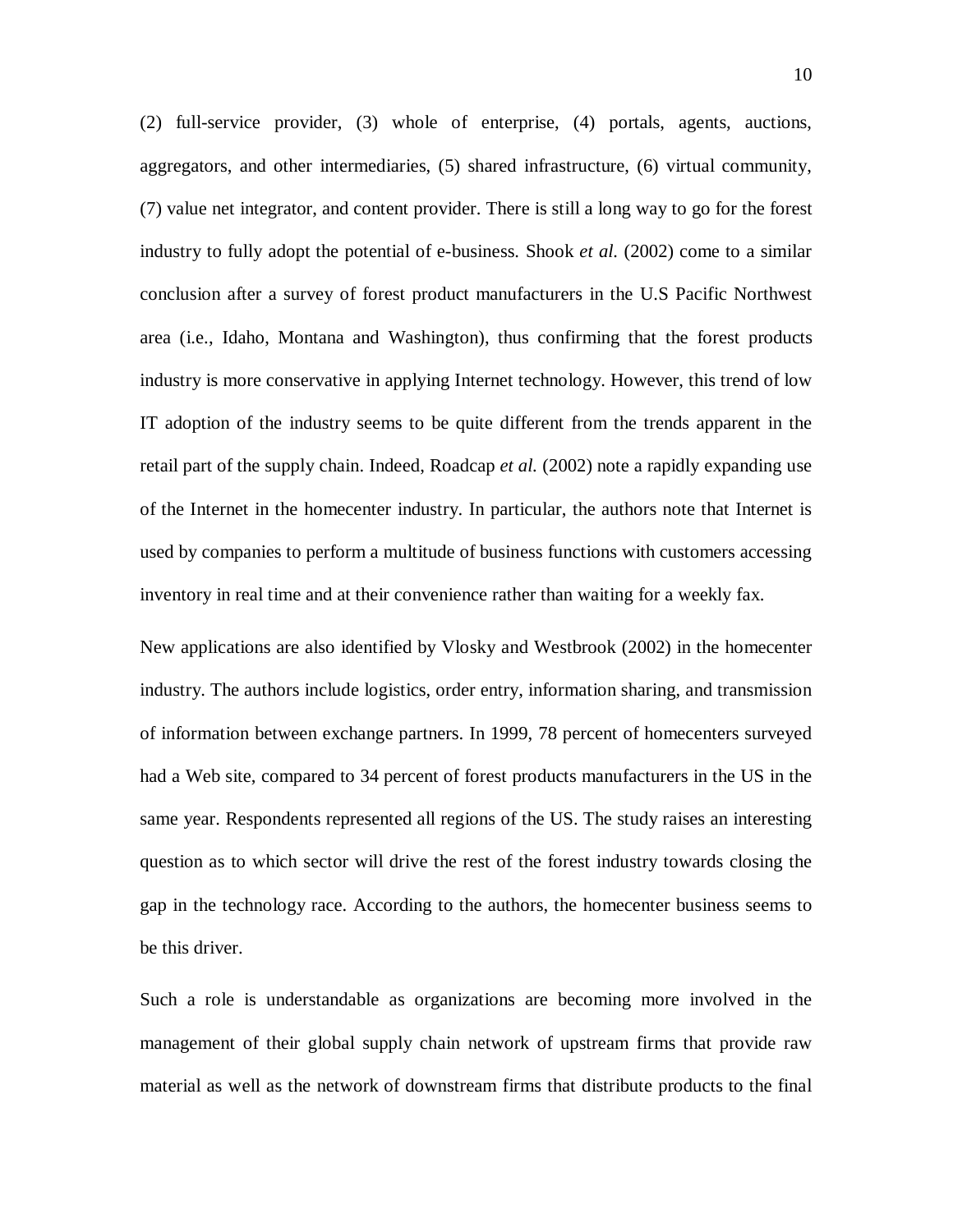customer. Firms providing raw material are often different from those distributing the final product outputs and e-commerce adoption rates might vary in the two segments. Smith (2002) delves further and reveals what he terms as differences in usage patterns between buyer segments, referring to purchasers of northern hardwood lumber in the northern region of the US. The following criteria, among others, are used by Vlosky (2002), to analyze the Louisiana forest products industry: primary business, number of years in business, number of full time employees, number of part-time employees, level of education, age of respondents, wholesale sales, and retail sales. Such criteria shed more light in understanding IT adoption.

Kozak (2002) proposes a study of Canadian e-business practices in the forest value-added products industry. Spatially distributed all over Canada, this study highlights patterns of use according to criteria such as the number of employees and the number of computers. This study corroborates most of the findings of all the previously mentioned studies in the U.S forest industry: modest attitudes towards the adoption of Internet technology and ebusiness initiatives, willingness to adopt Internet solutions, and trends towards electronic retailing adoption. The findings in Kozak (2002) are similar with the conclusions reached by different Canadian public institutions reports. The data aggregated from Bakker (1999) in Table 1 clearly demonstrated that, compared to other Canadian economic sectors, the forest products industry is a laggard when it comes to e-business adoption. Moreover, compared to the rest of the private sector it has even fewer plans to use IT in the near future.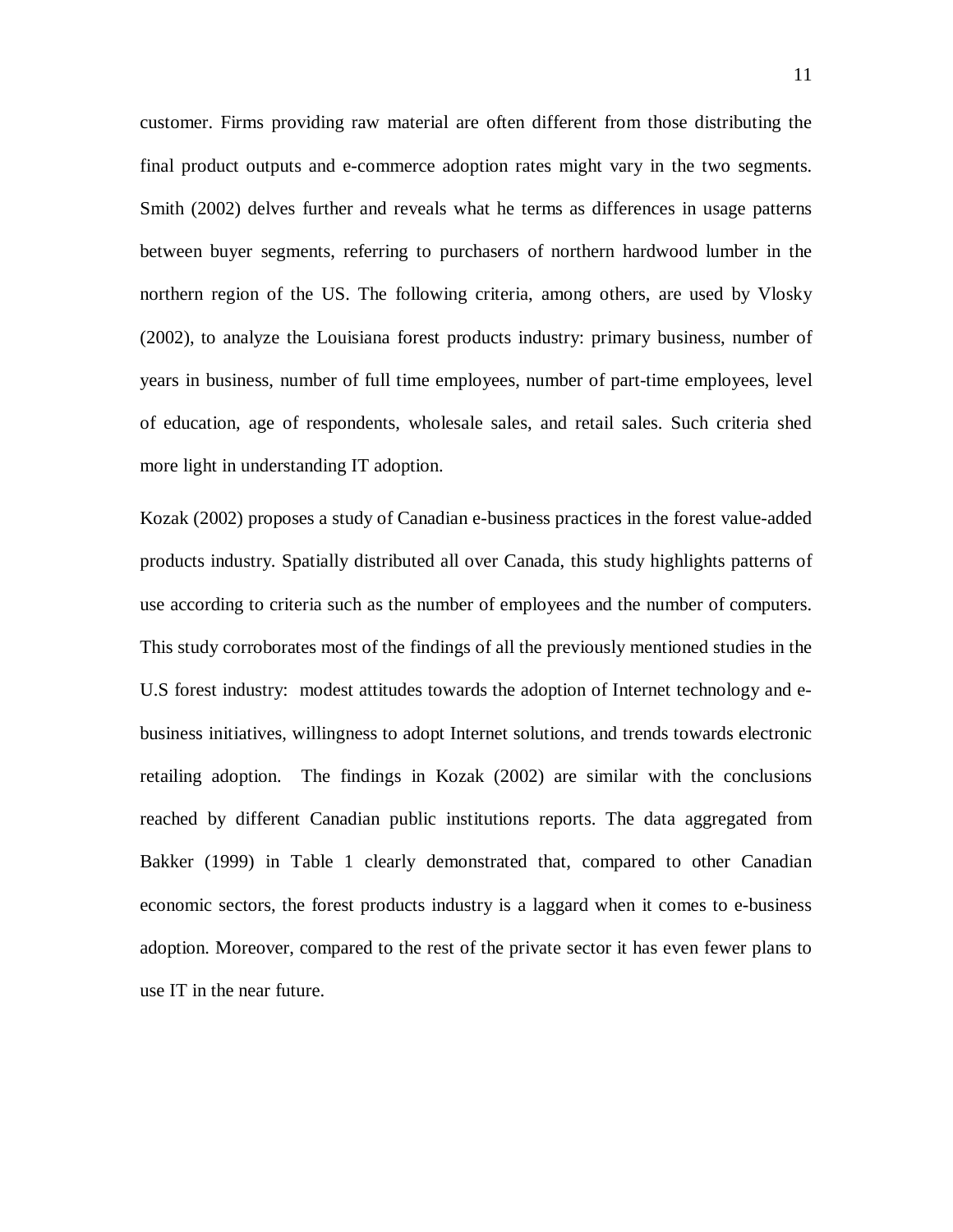# **Research question and objectives**

As previously mentioned, research reported by Canadian public institutions confirm the disparities among the different sectors of the economy. Even though the Canadian forest products industry is relatively important both domestically and internationally, it is considered as a laggard as far as IT adoption is concerned. As shown previously, little research has been devoted to the study of this low adoption rate, and particularly the analysis of the patterns of adoption. This paper attempts to close this gap by providing answers to four main research questions through an exploratory survey:

- What are the IT perceptions of Quebec forest product companies?
- Are there barriers restraining the industry from adopting IT?
- Is the low IT adoption rate equally distributed across the industry?
- Does the industry have significant intention to raise its low IT adoption rate?

The primary objective of this paper is to analyze the reasons behind the lagging position of the forest products industry, focusing on the Province of Quebec as one of the key players. In order to delve further into the analysis of the patterns of adoption, this study builds on previous work found in the literature, and proposes to evaluate IT adoption rate according to the following criteria:

- industry value chain position;
- year of establishment of companies;
- number of employees;
- annual revenue.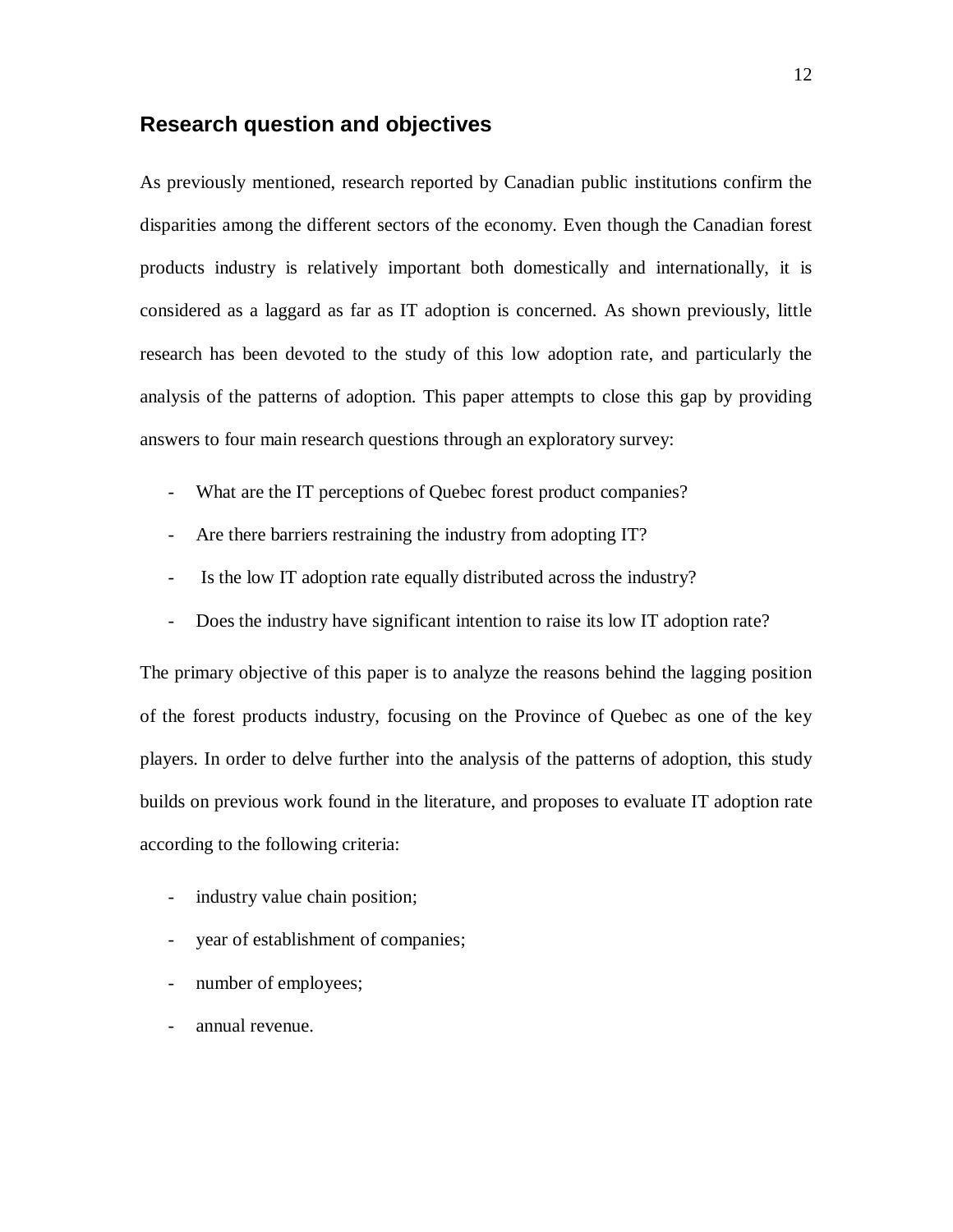The various categories of the industry value chain position we studied include sawmills, other value-added building material companies, furniture manufacturers, and pulp and paper mills. Sawmills are intentionally differentiated from other value-added building materials as in the Province of Quebec, they also supply raw materials to pulp and paper mills. The other products of sawmills are sold to companies selling or producing valueadded building materials which are listed in a separate category. The age of companies, although rarely used in previous research, is an important indicator in regards to technology and innovation adoption within organizations. In theory, older companies have been exposed to IT longer than new enterprises. Both Rogers' (1983) innovation diffusion model and Moore and Benbasat's (1991) technological life cycle model indicate that time and subsequent experience influence technology adoption. Finally, in order to assess the impact of company size in IT adoption, the annual revenue and the number of employees are added to the analysis criteria.

The final objective of this paper is to describe the current use, the perception, as well as the intentions to adopt IT in the Quebec forest industry using the above mentioned patterns.

#### **Methodology**

#### *Sample*

In order to address these research questions, a telephone survey was conducted in May 2002 among 695 companies operating in the Quebec forest industry from sawmills to value-added products manufactures. Companies were first chosen from the Quebec Ministry of Natural Resources database. The list was completed using databases from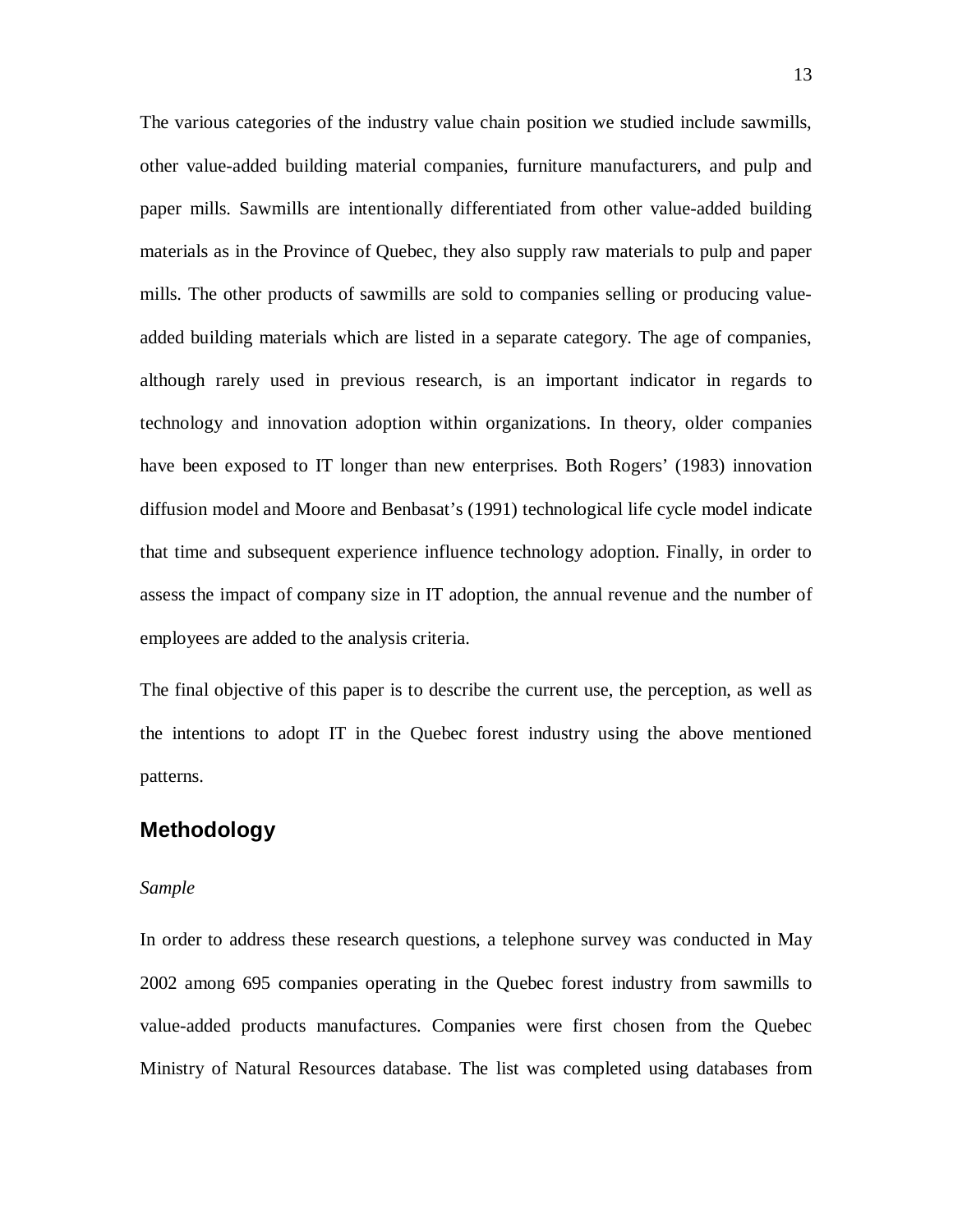professional organizations such as the *Quebec Wood Export Bureau* (QWEB), and *Quebec Petites et Moyennes Entreprises (Quebec Small and Medium Sized Companies)*. A total number of 695 companies were identified from these different databases as well as the names of their plant managers or people in charge. Three-hundred twelve of the selected companies responded to the survey, delivering usable information and thus assuring a response rate of 45 percent, which is high considering that typical response rates for industrial studies range from 15 to 35 percent (Adams 1986).

#### *Questionnaire development and pretest*

 $\overline{a}$ 

From a methodological standpoint, the questionnaire conceived by  $FOR@C<sup>4</sup>$  was designed to provide answers in an exploratory manner to the research questions mentioned previously. In order to make sure the questionnaire was appropriate to collect the needed information, it was first validated by professionals from various public and private institutions<sup>5</sup>. Then, once validated, the questionnaire was sent to a private survey company which pre-tested the questionnaire. This pre-test was conducted through computer assisted telephone interviews. Interviewers were asked to address their questions to the identified plant managers. In case of absence, they were also asked to schedule an appointment in order to make sure that questions were answered by the right person. Biases related to language were tackled by allowing respondents to use French or

<sup>&</sup>lt;sup>4</sup> FOR@C is a research consortium based at the Université Laval, Quebec, Canada, dedicated to the study of e-business and supply chain management in the forest products industry (http://www.forac.ulaval.ca).

<sup>&</sup>lt;sup>5</sup> The authors would like to thank staff members from Forintek, Quebec Wood Export Bureau, the Ministère des Ressources naturelles, du Québec, the Ministère de l'industrie et du Commerce du Québec, the Conseil de l'industrie forestière du Québec (CIFQ), and the Université Laval.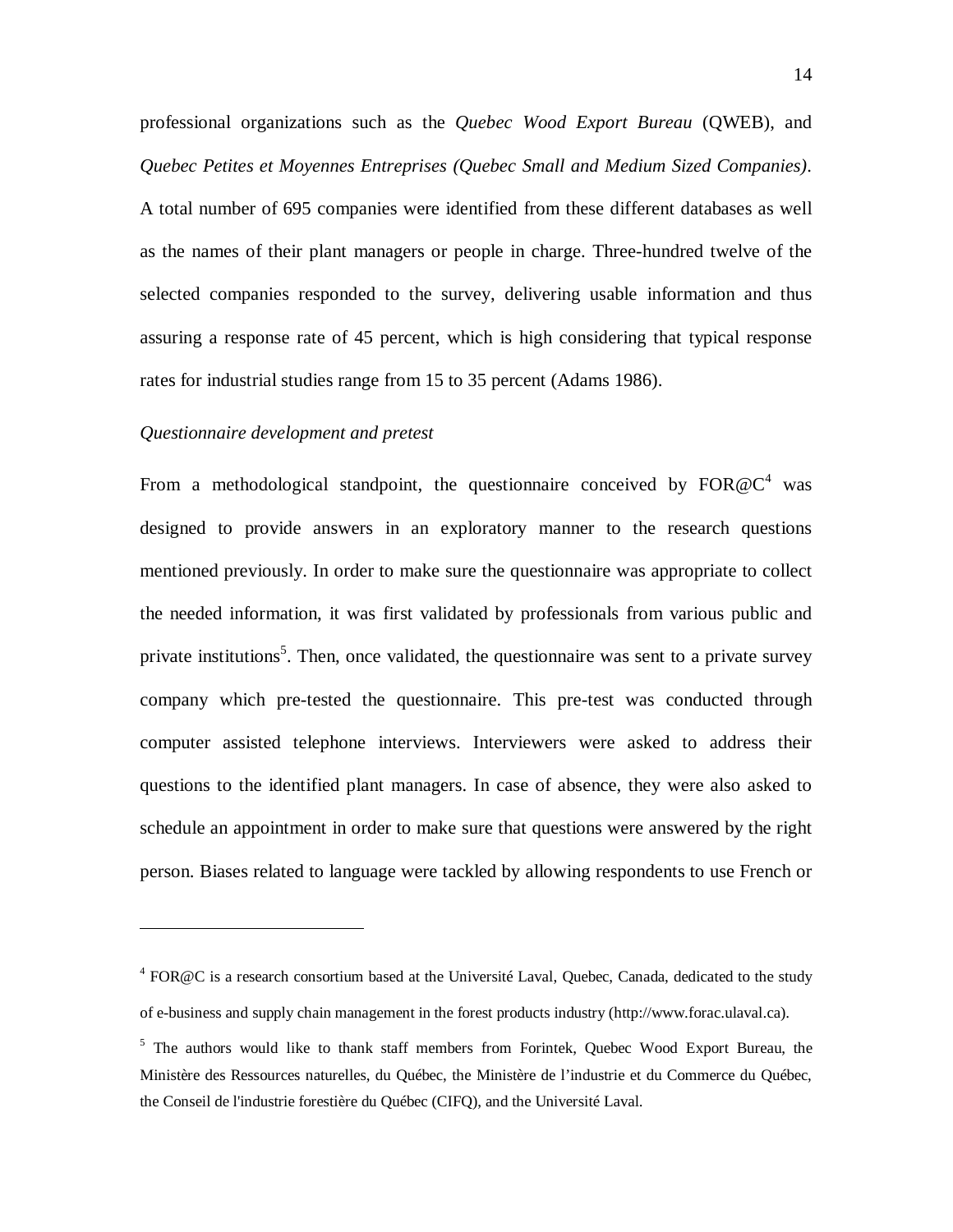English according to their preferences. The pre-test was carried out with a sample of 100 randomly selected managers of firms within the population database. During the pre-test, particular attention was paid to the following criteria: wording, phrasing, length of questionnaire, answering time, and perceived difficulty with technical terms. The questionnaire was then amended according to remarks yielded during this pre-test. A potential response rate was estimated at 33.3 percent with an average of 16.7 minutes spent with each respondent.

#### *Questionnaire and survey*

In order to assess the uses of IT in the industry, respondents were first asked to state the current functions of their IT infrastructure with regard to various processes including accounting, operations planning, supply planning, inventory management, process control, ordering and sales. Additional questions were asked referring to the existence of a Web site and the type of e-business interactions with customers. E-marketplace use was also considered. Next, in order to better understand IT implementation, respondents were asked for their own perception of associated benefits by expressing their rate of agreement with certain factors associated with IT implementation. A Likert scale (strongly disagree (1), disagree (2), neither agree nor disagree (3), agree (4), strongly agree (5)) was used for this aspect of the survey. Similarly, companies were asked to report their perception of problems associated with information technology tools and applications. The following items were used for questions to be responded to on a interval scale ranging from not important at all (1), slightly important (2), important (3), very important (4), to extremely important (5): security, personnel training, change of routine processes, availability of technical resources, implementation and maintenance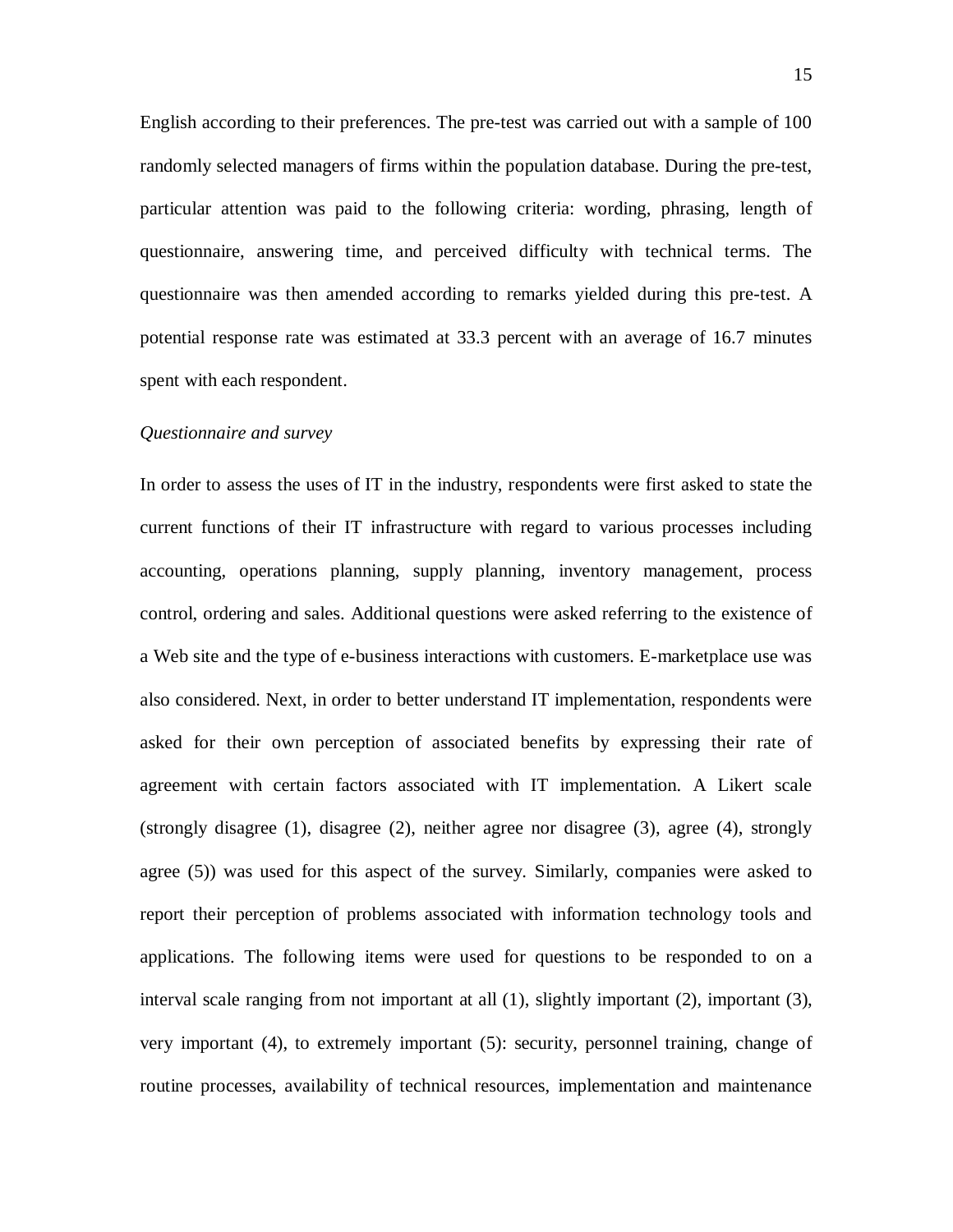costs, accessibility, loss of direct contact with customers, exposing firm strategy to competitors, lowered salespersons contact, reengineering cost of the sale force, highly demanding customers. In order to further our study of IT use and perceptions, respondents were finally asked additional questions about their current intentions of adoption.

During the survey, which was similarly carried out with the amended questionnaire, data and responses were coded using SPSS. The age of companies was added later using a database from the *Centre de Recherche Industriel du Québec* (Quebec Center for Industrial Research). Further codification and data aggregation were initiated by the authors in search of better patterns and subsequent understanding.

#### *Non-response bias test*

Non-response bias test methods typically include a comparison of the distribution of respondents and non-respondents' characteristics if they are known. Similar independent surveys can also serve as base of comparison for selected characteristics. When characteristics of non-respondents are unavailable from either the survey or from independent survey, the researcher can retrieve them from an independent data source. In this paper, we use data from the I-CRIQ database to compare respondents  $(N=145)$  and non-respondents (N=139) of the sawmill category, which is the largest group in our survey. A two-sample t-test, performed after verifying that the samples are similar in shape, showed no statistically significant response bias between the respondents and the non-respondents with regard to number of employees and year of establishment.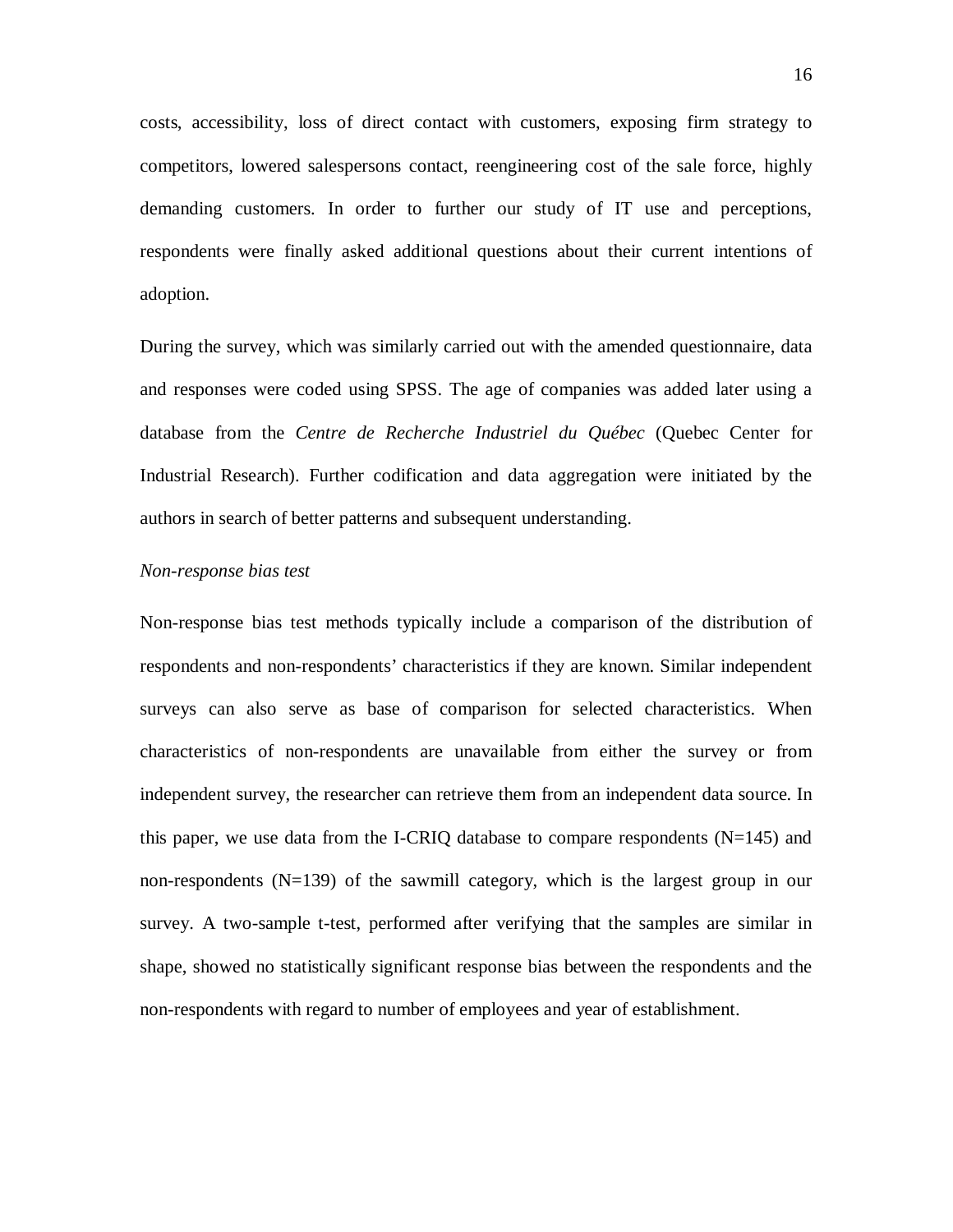## **Results and discussions**

In the following section, we present the profile of respondents, perceived benefits and drawbacks, the results of the analysis of the current uses, and finally the intentions to adopt IT in the Quebec forest industry. Discussions of these results are conducted with references to selected previous studies.

#### **Profile of respondents**

<u>.</u>

The forest products industry is categorized in different ways by various authors and sources. For instance, the international trade statistics of the World Trade Organization use a nomenclature based on groups of products. Statistics Canada uses different classification systems<sup>6</sup> including North American Product Classification System (NAPCS), the International Standard Industrial Classification (ISIC), the North American Industry Classification System (NAICS) and the Standard Industrial Classification (SIC). In this paper, we adopt a classification based on the forest industry value chain which includes sawmills, other value-added building material manufacturers, furniture manufactures, and pulp and paper mills. The classification of the surveyed firms was cross validated using data from the *Centre de Recherche Industriel du Québec*. Figure 1 details the profiles of respondents with regard to their value chain position.

Sawmills accounted for almost half of the population surveyed because a database from the Quebec Ministry of Natural Resources, which mainly contains sawmill related information, was used for building the respondents database.

<sup>&</sup>lt;sup>6</sup> Source : Statistic Canada, available at "http://www.statcan.ca/english/concepts/industry.htm"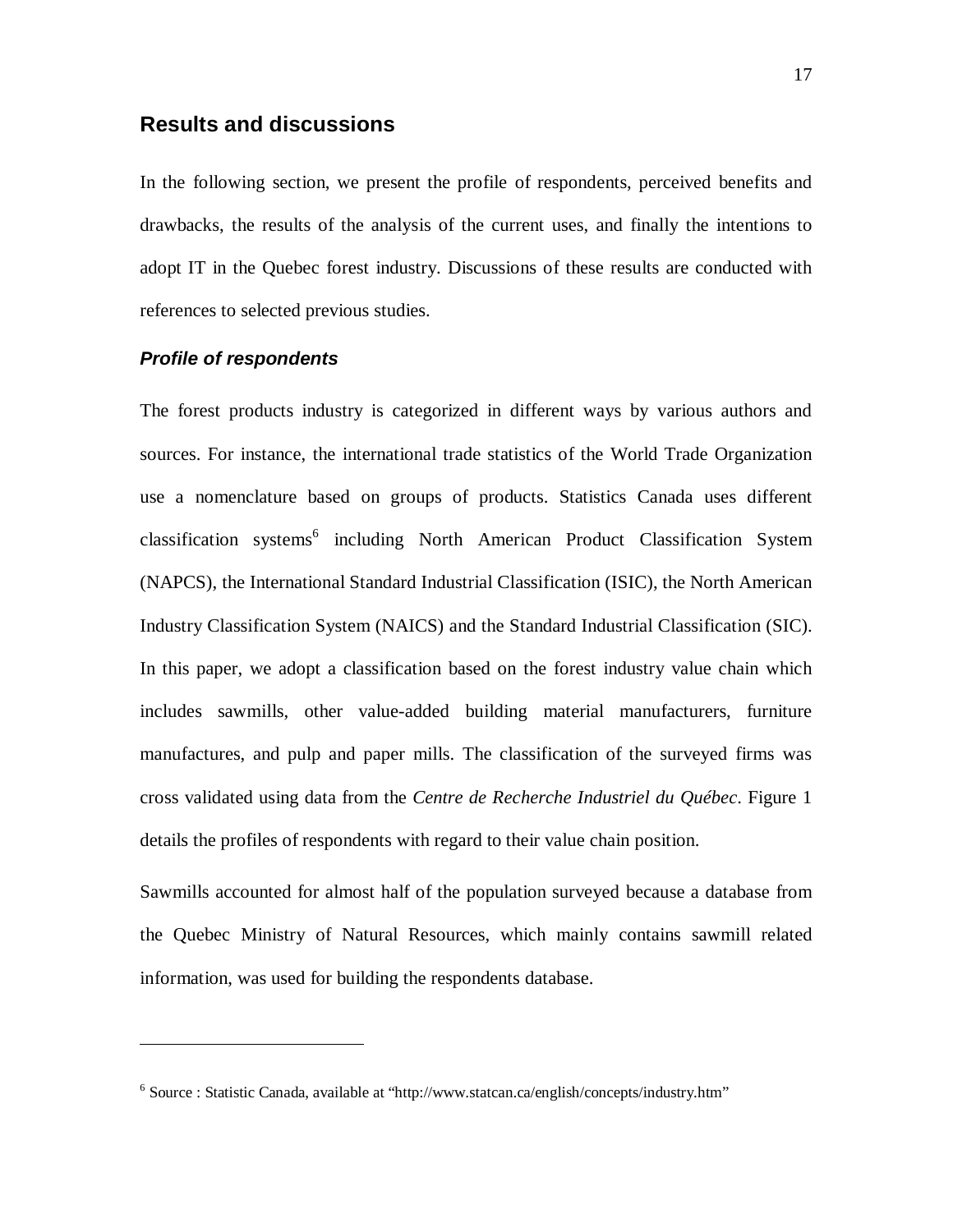

**Figure 1 : Value chain position distribution (number of company per sector)** 

The distribution of the year of establishment of the respondents is shown in Figure 2. Concerning the revenue distribution, each category represented approximately 25 percent of the respondents from which we collected this information.



**Figure 2 : distribution of the respondents per year of establishment**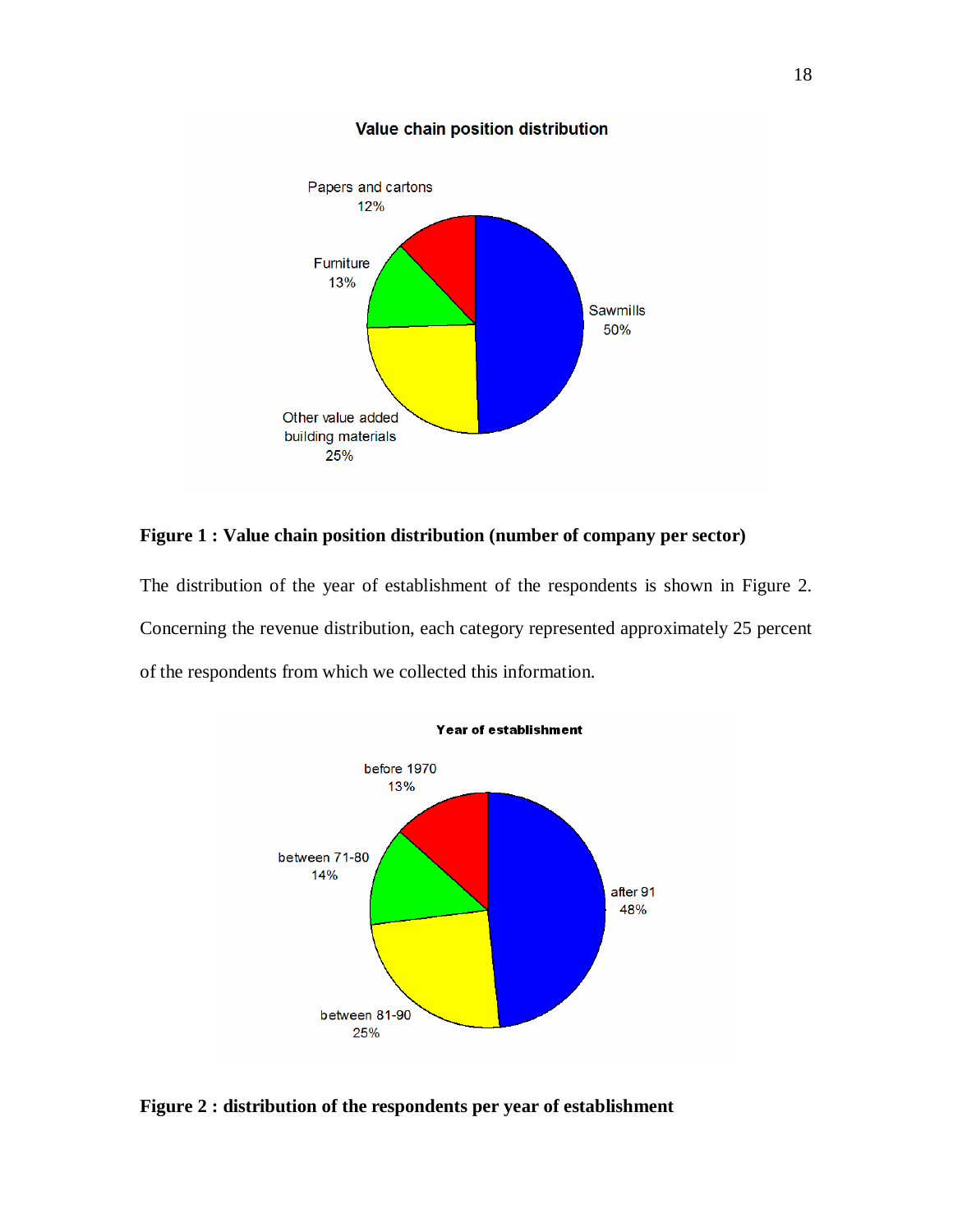Previous studies in the forest industry IT business used slightly different samples. Vlosky (1999) surveyed 1000 solid wood products and 300 pulp and papers companies in the US and Canada. Pitis and Vlosky (2000b) studied how 324 U.S. primary wood products exporters used the Web to conduct business. Roadcap *et al.* (2000) limited their research to EDI and bar-coding in the 500 largest U.S. businesses. Shook *et al.* (2002) conducted a census of 1438 secondary products manufacturers operating in Idaho, Montana, and Washington. Vlosky and Westbrook (2002) examined e-business exchanges between the top 250 companies belonging to homecenter retailing and wood products supplying. Finally, Kozak (2002) focused on value-added wood producers across Canada. However, none of the previous studies were comprehensive enough to deliver conclusions applicable to the entire sector. Our sample, although limited to the previously uncovered Quebec area, seems to be the first to address a large number of companies of different sizes and with activity along the entire value chain of the forest industry.

#### **Uses of IT applications**

For a description of the different rates of IT uses, the mentioned criteria were summarized in Table 2.

For all criteria, the use of accounting software, which is the dominant use of IT, showed no significant difference. Differences appear regarding operations planning. Companies founded between 1971 and 1990 seemed to show less interest in that application. Those created before the 1970s yielded higher scores. To explain this result, one can assume that older companies have grown to a size requiring the support of such tools. Companies created after the 1990s scored high as well, perhaps because they were founded at a time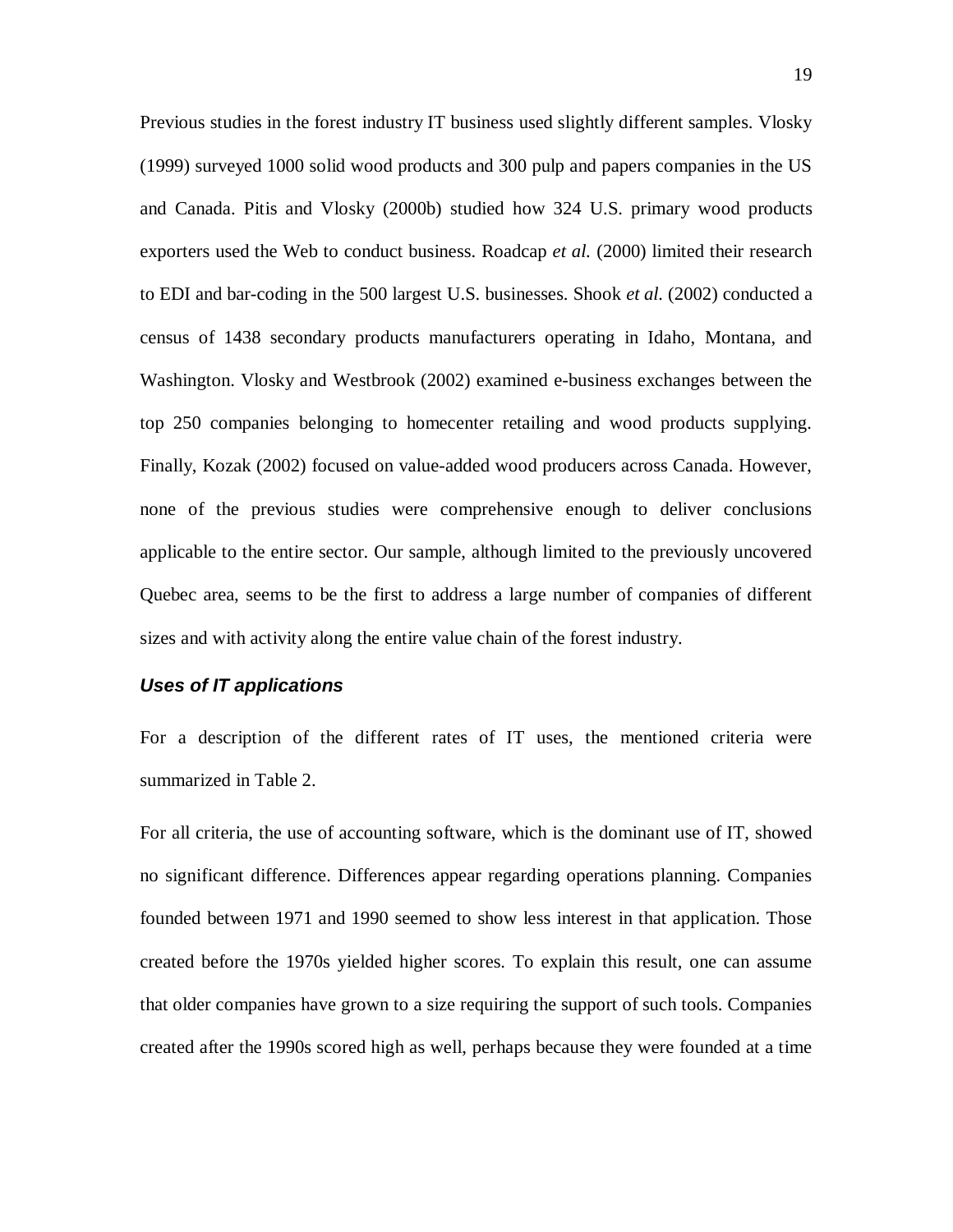when such technologies were becoming more accessible and were considered necessary to be competitive.

The use of Web sites was equally distributed for all criteria with the exception of annual revenue, where small companies lag behind. Similarly, companies with fewer employees and small revenue were found to have a smaller number of e-business interactions with suppliers than other companies. Conducting business over an e-marketplace seems to be equally attractive (19-24 percent) for all respondents except for furniture manufacturers (< 5percent). Furniture manufacturers sell value-added products which may not be suitable for e-marketplaces where large companies engage in trading commodities online. This is probably one of the reasons why furniture manufacturers are reluctant to join such a B2B marketplace. Logistics management with computer support is more often used by paper and carton mills with high revenue. In this case, the size of the company and the amount of transactions performed certainly play an important critical mass-effect role in the adoption of IT logistics management support.

IT support for inventory management, process control, supply planning and sales varies considerably when revenue criteria were considered. Paper and carton mills scored higher for these criteria, because they may have more processes to manage and more interactions with partners along their value chain. Also, pulp and paper companies are generally larger and have more financial resources than other companies in the forest industry. Similar findings were reached by Dupuy and Vlosky (2000) in their survey of EDI usage in Canadian and US companies.

Table 2 shows that most surveyed companies performed only basic IT applications (i.e., mainly accounting and non-transactional Web sites). This corroborates findings in similar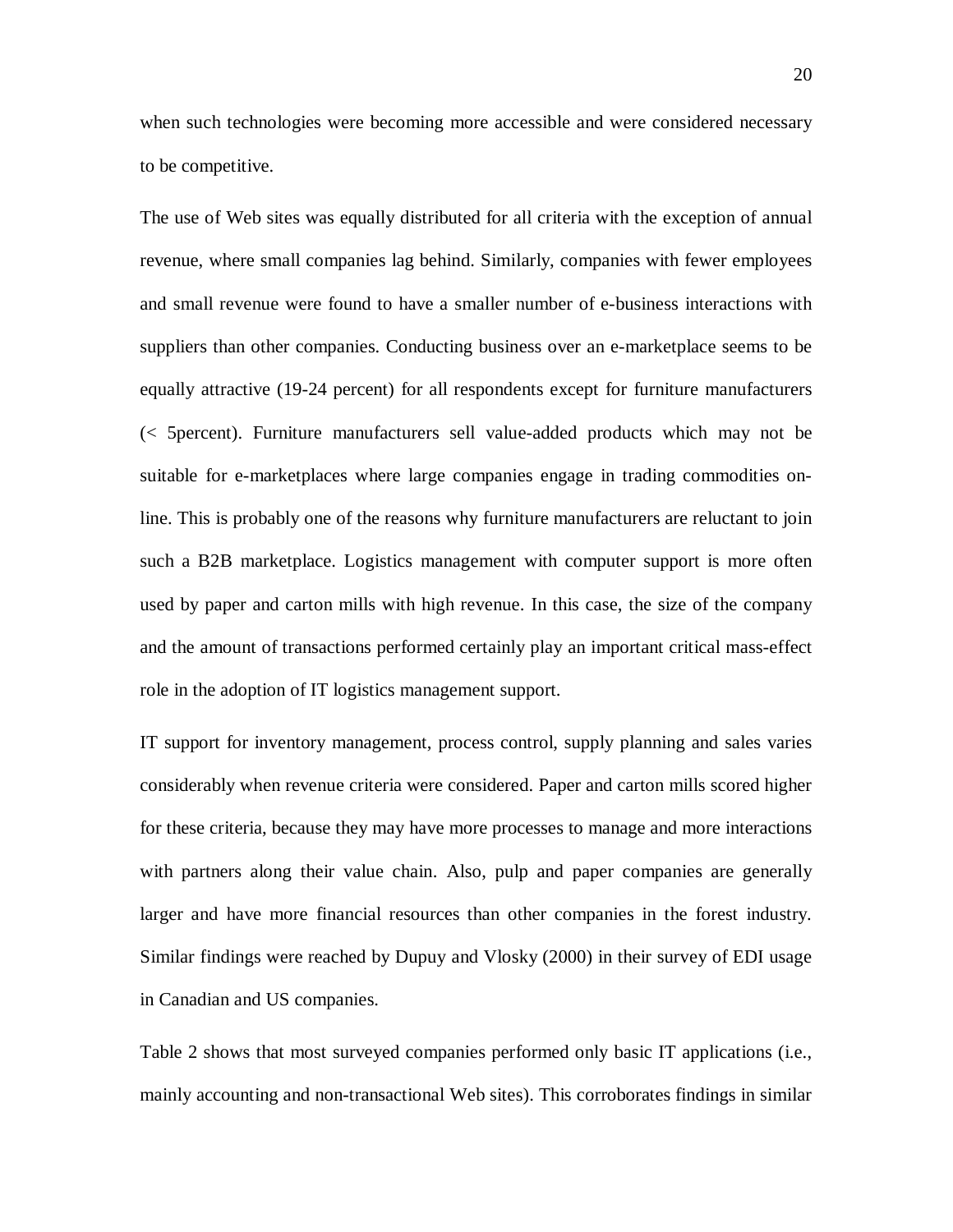companies throughout North America (Pitis and Vlosky 2000a, Kozak 2002, Shook *et al.* 2002). Such a low level of IT adoption on both sides of the border may confirm the existence of a shared corporate culture in a similar industrial environment.

Table 3 shows the results of the ANOVA and where statistical differences were noticed, presents the Duncan post hoc tests used to identify the groups of users of Web sites and accounting systems.

As far as the value chain position is concerned, there were no statistically significant differences in the use of accountancy software (sig.=0.690). The same thing was noted in advanced IT applications which performed poorly in all categories (sig.=0.994). The only significant difference was found in Web site use  $(sig = 0.001)$ . A Duncan post hoc analysis revealed that paper and carton mills' uses of Web site (89.5% of companies) were significantly different from sawmills and building materials' uses (56.1% and 59.0% of companies respectively). Furthermore, it revealed that furniture companies' uses of web site (71.4% of companies) were statistically similar to the uses of both paper and carton mills and sawmills and building materials.

When revenue was considered, the significant difference appeared with Web site uses (sig.=0.044). Once again, a Duncan post hoc analysis was conducted. It revealed that companies with the lowest and the highest revenue clearly belong to two distinct groups of users, while companies with revenue between 3.5 and 40 Million dollars showed similitude with these two groups. Accounting systems (sig.=0.454) and advanced IT applications (sig.=0.215) were used at a statically similar level in all the companies. Companies with the highest revenue were the ones which had the highest rate of Web site use.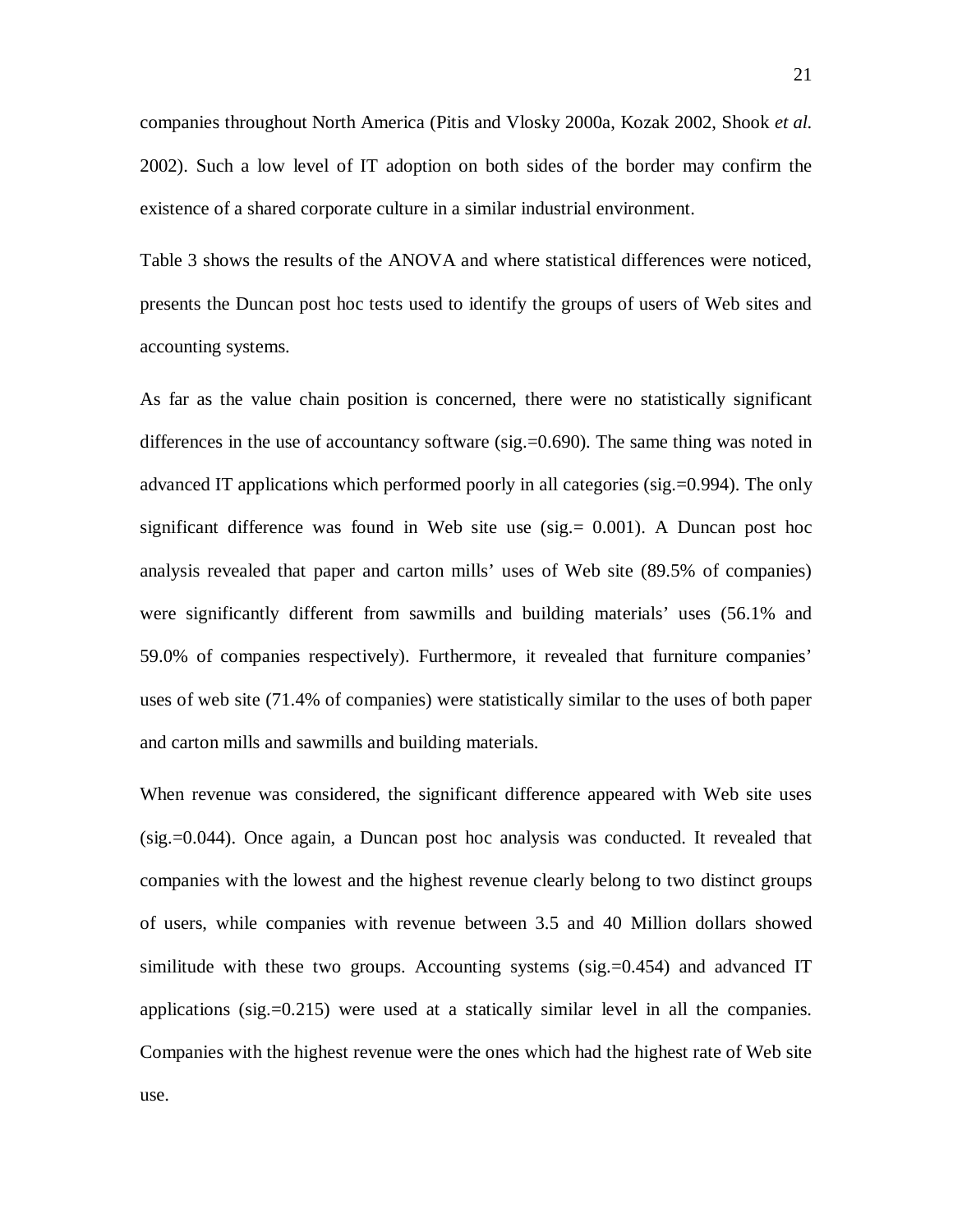|                     | <b>Accounting</b> | <b>Operations</b><br>planning | <b>Supply</b><br>planning | <b>Inventory</b><br>management | <b>Process</b><br>control | <b>Buying</b> | <b>Selling</b> | Web sites | e-market<br>place |
|---------------------|-------------------|-------------------------------|---------------------------|--------------------------------|---------------------------|---------------|----------------|-----------|-------------------|
| Category/n          | $n=255$           | $n=11$                        | $n=2$                     | $n=8$                          | $n=12$                    | $n=1$         | $n=2$          | $n=197$   | $n=27$            |
| Sawmills            | 83.8%             | 3.4%                          | 0.0%                      | 2.7%                           | 5.4%                      | 0.0%          | 0.0%           | 56.1%     | 23.7%             |
| Building materials  | 86.8%             | 3.9%                          | 1.3%                      | 1.3%                           | 3.9%                      | 0.0%          | 0.0%           | 59.0%     | 19.4%             |
| Furniture           | 78.6%             | 4.8%                          | 2.4%                      | 4.8%                           | 0.0%                      | 0.0%          | 0.0%           | 71.4%     | 4.2%              |
| Paper and cartons   | 84.2%             | 2.6%                          | $0.0\%$                   | 2.6%                           | 2.6%                      | 2.6%          | 2.6%           | 89.5%     | 19.2%             |
| % within categories | 83.9%             | 3.6%                          | 0.7%                      | 2.6%                           | 3.9%                      | 0.3%          | 0.7%           | 62.9%     | 18.6%             |
| Year founded/n      | $n=209$           | $n=10$                        | $n=1$                     | $n=7$                          | $n = 8$                   | $n=1$         | $n=2$          | $n=166$   | $n=20$            |
| After 91            | 85.9%             | 5.0%                          | $0.0\%$                   | 2.5%                           | 3.3%                      | 0.0%          | 0.8%           | 69.9%     | 12.1%             |
| 81-90               | 52.0%             | 1.0%                          | 1.0%                      | 3.0%                           | 1.0%                      | 1.0%          | 1.0%           | 60.3%     | 27.6%             |
| 71-80               | 90.9%             | 0.0%                          | $0.0\%$                   | 0.0%                           | 3.0%                      | 0.0%          | 0.0%           | 60.0%     | 30.0%             |
| Before 70           | 69.7%             | 9.1%                          | $0.0\%$                   | 3.0%                           | 6.1%                      | 0.0%          | 0.0%           | 61.8%     | 10.5%             |
| % within first year | 83.9%             | $4.0\%$                       | 0.4%                      | 2.8%                           | 3.2%                      | 0.4%          | 0.8%           | 65.1%     | 17.2%             |
| Employees/n         | $n = 251$         | $n=11$                        | $n=2$                     | $n=8$                          | $n=11$                    | $n=1$         | $n=2$          | $n=192$   | $n=27$            |
| $1 - 50$            | 81.0%             | 3.8%                          | $0.0\%$                   | 3.0%                           | 3.8%                      | 0.0%          | 0.0%           | 43.3%     | 24.4%             |
| 51-100              | 91.2%             | 3.5%                          | $0.0\%$                   | 1.7%                           | 3.5%                      | 0.0%          | 0.0%           | 68.4%     | 22.2%             |
| 101-500             | 81.9%             | 4.3%                          | 2.1%                      | 2.1%                           | 4.3%                      | 1.0%          | 1.1%           | 84.0%     | 14.3%             |
| $501+$              | 93.7%             | 0.0%                          | $0.0\%$                   | 6.2%                           | 0.0%                      | 0.0%          | 0.0%           | 81.2%     | 18.2%             |
| % within employees  | 83.9%             | 3.7%                          | $0.7\%$                   | 2.7%                           | 3.7%                      | $0.3\%$       | 0.7%           | 62.3%     | 19.0%             |
| Revenue/n           | $n=173$           | $n=4$                         | $n=1$                     | $n=6$                          | $n=2$                     | $n=1$         | $n=1$          | $n=122$   | $n=17$            |
| $0 - 3.5M$          | 91.1%             | 2.2%                          | $0.0\%$                   | 0.0%                           | 0.0%                      | 0.0%          | 0.0%           | 34.0%     | 27.3%             |
| $3.5 - 10M$         | 87.3%             | 1.8%                          | 0.0%                      | 5.4%                           | 1.8%                      | 0.0%          | 0.0%           | 50.0%     | 13.0%             |
| 10-40M              | 85.4%             | 2.1%                          | 2.1%                      | 4.2%                           | 0.0%                      | 0.0%          | 0.0%           | 75.0%     | 11.1%             |
| $40$ and $+$        | 89.6%             | 2.1%                          | $0.0\%$                   | 2.1%                           | 2.1%                      | 2.1%          | 2.1%           | 85.4%     | 22.9%             |
| % within revenue    | 88.3%             | 2.0%                          | 0.5%                      | $3.0\%$                        | 1.0%                      | $0.5\%$       | 0.5%           | 60.4%     | 17.7%             |

Table 2 : IT usages (% by categories, n=number of respondents)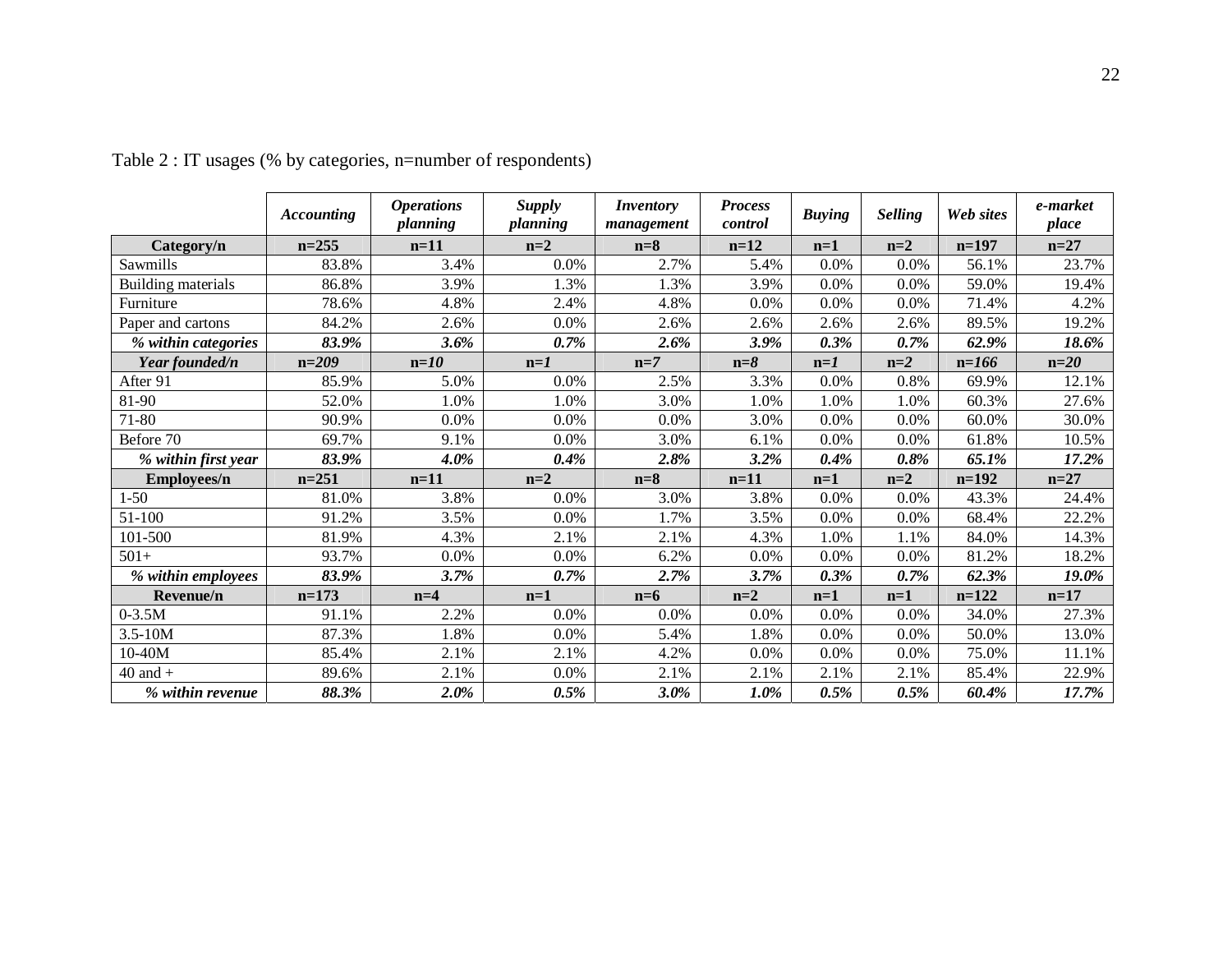Finally, when the year of establishment was considered, no statistical significant difference was observed for all current uses of IT. Significance levels for accounting systems, Web site and advanced IT applications were respectively 0.090, 0.503, and 0.279.

|                                                     | <b>Specific IT use</b>  | N   | F. value | P. value (Sig.) |
|-----------------------------------------------------|-------------------------|-----|----------|-----------------|
|                                                     | Web site                | 289 | 5.542    | $.001*$         |
| Test by categories (position<br>in the value chain) | <b>Accounting</b>       | 281 | .489     | .690            |
|                                                     | <b>Advanced IT uses</b> | 281 | .028     | .994            |
|                                                     | Web site                | 201 | 2.742    | $.044*$         |
| Test by classes of revenue                          | <b>Accounting</b>       | 195 | .877     | .454            |
|                                                     | <b>Advanced IT uses</b> | 195 | 1.503    | .215            |
|                                                     | Web site                | 254 | 2.189    | .090            |
| Test by classes of year of<br>establishment         | <b>Accounting</b>       | 248 | .786     | .503            |
|                                                     | <b>Advanced IT uses</b> | 248 | 1.288    | .279            |

**Table 3 : One way ANOVA for IT uses tested by categories, classes of revenue and year of establishment** 

\*Significance level set at p.value <0.05

#### **Perceived benefits of IT**

Using factor analysis, the loadings of the 14 items (i.e., benefits identified in the questionnaire) that make up the construct and the relationships between the items were verified. After principal component analysis and varimax rotation with Kaiser normalization, the items loaded significantly on the construct in three factors. They yielded a cronbach standardized coefficient of 0.86, a score superior to the 0.70 generally accepted in social sciences.

As shown in Table 4, all companies unequivocally strongly agreed with IT as a factor facilitating access to industrial information, which is aided by the fact that this type of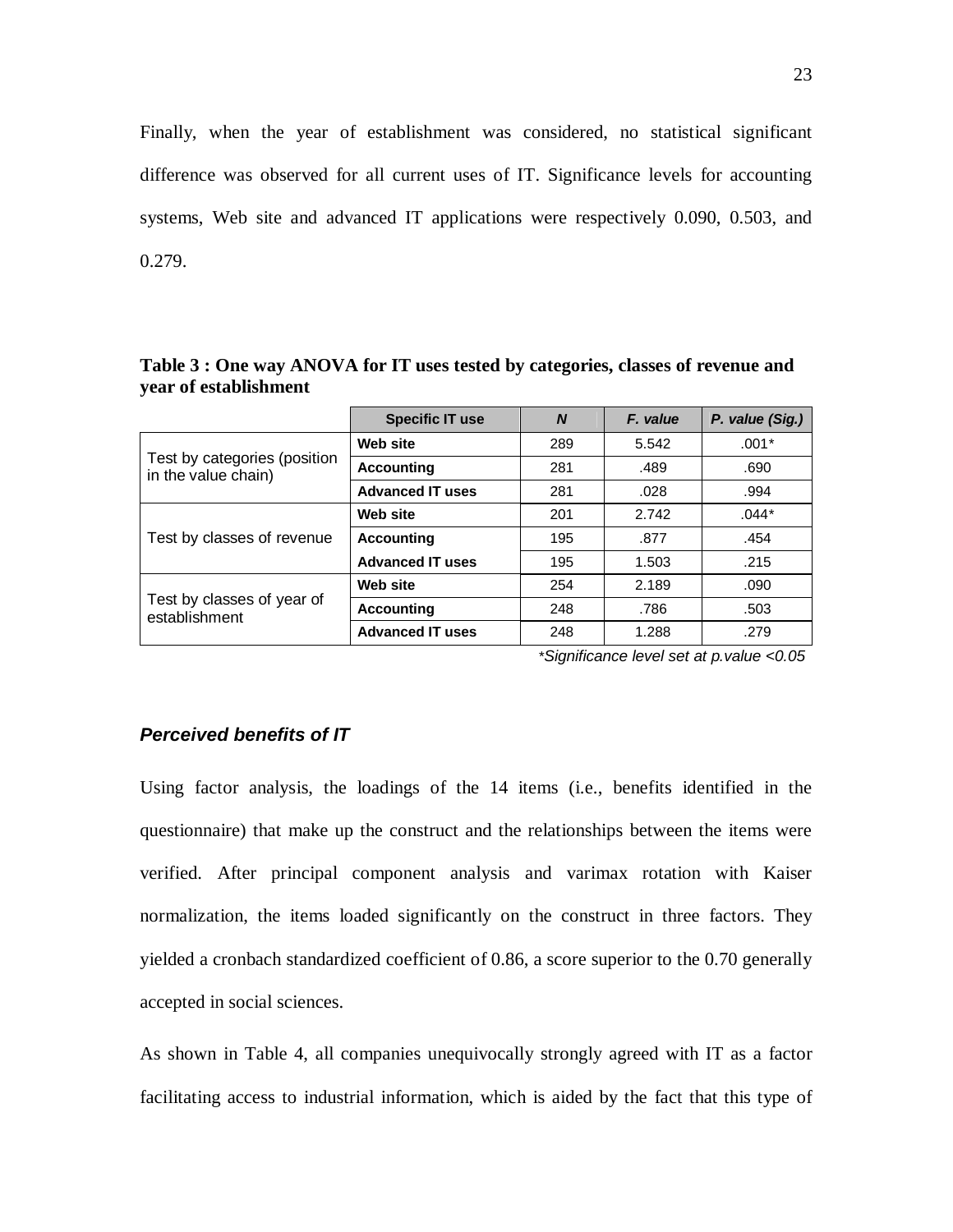application only requires the installation of a Web browser. E-business was generally perceived as a way to boost company sales. Similarly, deliveries were perceived to be accelerated with e-business. Strong benefits were expected as far as relations with customers and suppliers are concerned. Such optimism was absent for inventory reduction and market share increase. A similar lack of enthusiasm was highlighted in Vlosky (1999).

For all the 14 items used to assess the perceived IT benefits, a one way ANOVA analysis was conducted through the value chain position of the respondents, their year of establishment, their size represented by the number of employees and the revenue. The only statistically difference was detected in revenue. Post hoc analysis revealed that this difference was located in large companies, which showed higher perceptions of benefits than smaller ones.

#### **Perceived barriers of IT**

A factor analysis was conducted to ensure the eleven items (i.e., barriers identified in the questionnaire) significantly load on the construct under study. Two factors emerged containing all the eleven items after a cut point of 0.50. Reliability analysis was conducted for a further assessment of the psychometric properties of the construct. The 11 items yielded a 0.89 cronbach coefficient. No inter- item correlations were detected.

Concerning security, 82 percent of the surveyed companies considered it as a very important factor. Such a high score was also observed in the companies surveyed by Vlosky (1999), throughout Canada and the USA. A full 70 percent of respondents considered lack of trained personnel and other technical resources as a very important barrier to IT implementation. The same proportion was observed when companies think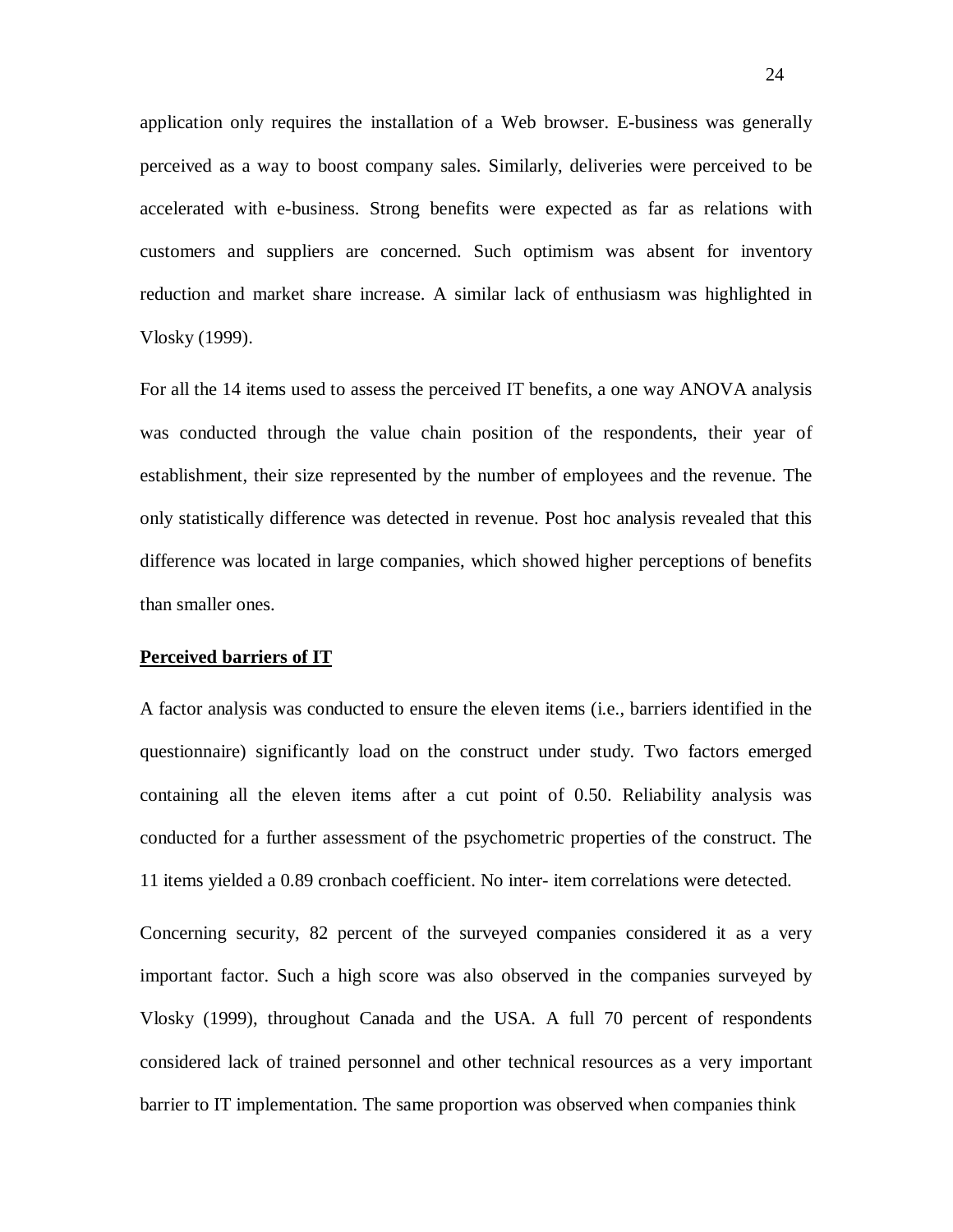|                     |                 | <b>Access to industry</b><br><b>Information</b> | <b>Increase sales</b> |        | Quicker delivery |          | <b>Security problems</b> |                   | <b>Implementation problems</b><br>and maintenance costs |                   |
|---------------------|-----------------|-------------------------------------------------|-----------------------|--------|------------------|----------|--------------------------|-------------------|---------------------------------------------------------|-------------------|
|                     | <b>Disagree</b> | Agree                                           | <i>Disagree</i>       | Agree  | <b>Disagree</b>  | Agree    | Less<br>important        | Very<br>important | Less<br>important                                       | Very<br>important |
| Category/n          | $n=2$           | $n=135$                                         | $n=17$                | $n=69$ | $n=45$           | $n = 72$ | $n=24$                   | $n=87$            | $n=33$                                                  | $n=40$            |
| Sawmills            | 1.7%            | 93.1%                                           | 12.0%                 | 52.0%  | 35.2%            | 55.6%    | 18.6%                    | 61.0%             | 24.1%                                                   | 24.1%             |
| Building materials  | 0.0%            | 97.2%                                           | 12.1%                 | 57.6%  | 41.2%            | 38.2%    | 14.7%                    | 58.8%             | 32.3%                                                   | 29.4%             |
| Furniture           | 0.0%            | 91.7%                                           | 15.0%                 | 45.0%  | 34.8%            | 56.5%    | 21.7%                    | 52.2%             | 18.2%                                                   | 27.3%             |
| Paper and cartons   | 4.0%            | 96.0%                                           | 16.7%                 | 62.5%  | 16.7%            | 66.7%    | 11.5%                    | 73.1%             | 16.7%                                                   | 41.7%             |
| % within categories | 1.4%            | 94.4%                                           | 13.4%                 | 54.3%  | 33.3%            | 53.3%    | 16.9%                    | 61.3%             | 23.9%                                                   | 29.0%             |
| Year founded/n      | $n=1$           | $n = 108$                                       | $n=17$                | $n=54$ | $n=41$           | $n=52$   | $n=19$                   | $n=70$            | $n=28$                                                  | $n=35$            |
| After 91            | 0.0%            | 91.2%                                           | 9.1%                  | 52.7%  | 37.0%            | 44.4%    | 14.0%                    | 61.4%             | 14.3%                                                   | 35.7%             |
| 81-90               | 0.0%            | 100.0%                                          | 25.0%                 | 50.0%  | 39.3%            | 50.0%    | 21.4%                    | 57.1%             | 37.0%                                                   | 25.9%             |
| 71-80               | $0.0\%$         | 100.0%                                          | 33.3%                 | 66.7%  | 25.0%            | 62.5%    | 0.0%                     | 90.0%             | 50.0%                                                   | 20.0%             |
| Before 70           | 5.3%            | 94.7%                                           | 17.6%                 | 41.2%  | 44.4%            | 50.0%    | 26.3%                    | 52.6%             | 26.3%                                                   | 31.6%             |
| % within first year | 0.9%            | 94.7%                                           | 16.2%                 | 51.4%  | 38.0%            | 48.1%    | 16.7\$                   | 61.4%             | 25.0%                                                   | 31.2%             |
| <b>Employees/n</b>  | $n=2$           | $n=132$                                         | $n=17$                | $n=67$ | $n=44$           | $n = 71$ | $n=23$                   | $n=86$            | $n = 32$                                                | $n=40$            |
| $1 - 50$            | 0.0%            | 97.5%                                           | 23.5%                 | 55.9%  | 34.3%            | 42.9%    | 23.1%                    | 59%.0             | 33.3%                                                   | 25.6%             |
| 51-100              | 0.0%            | 92.3%                                           | 13.6%                 | 63.6%  | 34.6%            | 53.8%    | 25.9%                    | 40.7%             | 30.8%                                                   | 26.9%             |
| 101-500             | 1.6%            | 95.2%                                           | 8.3%                  | 51.7%  | 32.8%            | 57.4%    | 9.7%                     | 71.0              | 13.3%                                                   | 33.3%             |
| $501+$              | 9.1%            | 81.8%                                           | 11.1%                 | 33.3%  | 27.3%            | 63.6%    | 9.1%                     | 72.7%             | 27.3%                                                   | 27.3%             |
| % within employees  | 1.4%            | 94.3%                                           | 13.6%                 | 53.6%  | 33.1%            | 53.4%    | 16.5%                    | 61.9%             | 23.5%                                                   | 29.4%             |
| Revenue/n           | $n=1$           | $n=90$                                          | $n=9$                 | $n=46$ | $n = 33$         | $n=44$   | $n=17$                   | $n=56$            | $n = 24$                                                | $n=27$            |
| $0 - 3.5M$          | 0.0%            | 100.0%                                          | 0.0%                  | 88.9%  | 20.0%            | 70.0%    | 20.0%                    | 60.0%             | 18.2%                                                   | 27.3%             |
| $3.5 - 10M$         | 0.0%            | 95.4%                                           | 26.3%                 | 47.4%  | 45.0%            | 35.0%    | 26.1%                    | 43.5%             | 31.8%                                                   | 22.7%             |
| $10-40M$            | 0.0%            | 96.1%                                           | 9.1%                  | 45.4%  | 46.1%            | 50.0%    | 15.4%                    | 69.2%             | 32.0%                                                   | 40.0%             |
| $40$ and $+$        | 2.9%            | 94.3%                                           | 5.7%                  | 54.3%  | 30.3%            | 51.5%    | 14.3%                    | 62.9%             | 20.0%                                                   | 25.7%             |
| % within revenue    | 1.1%            | 95.7%                                           | 10.6%                 | 54.1%  | 37.1%            | 49.4%    | 18.1%                    | 59.6%             | 25.8%                                                   | 29.0%             |

**Table 4 : Perceived benefits and drawbacks of IT (% by categoryies, n=number of respondents)**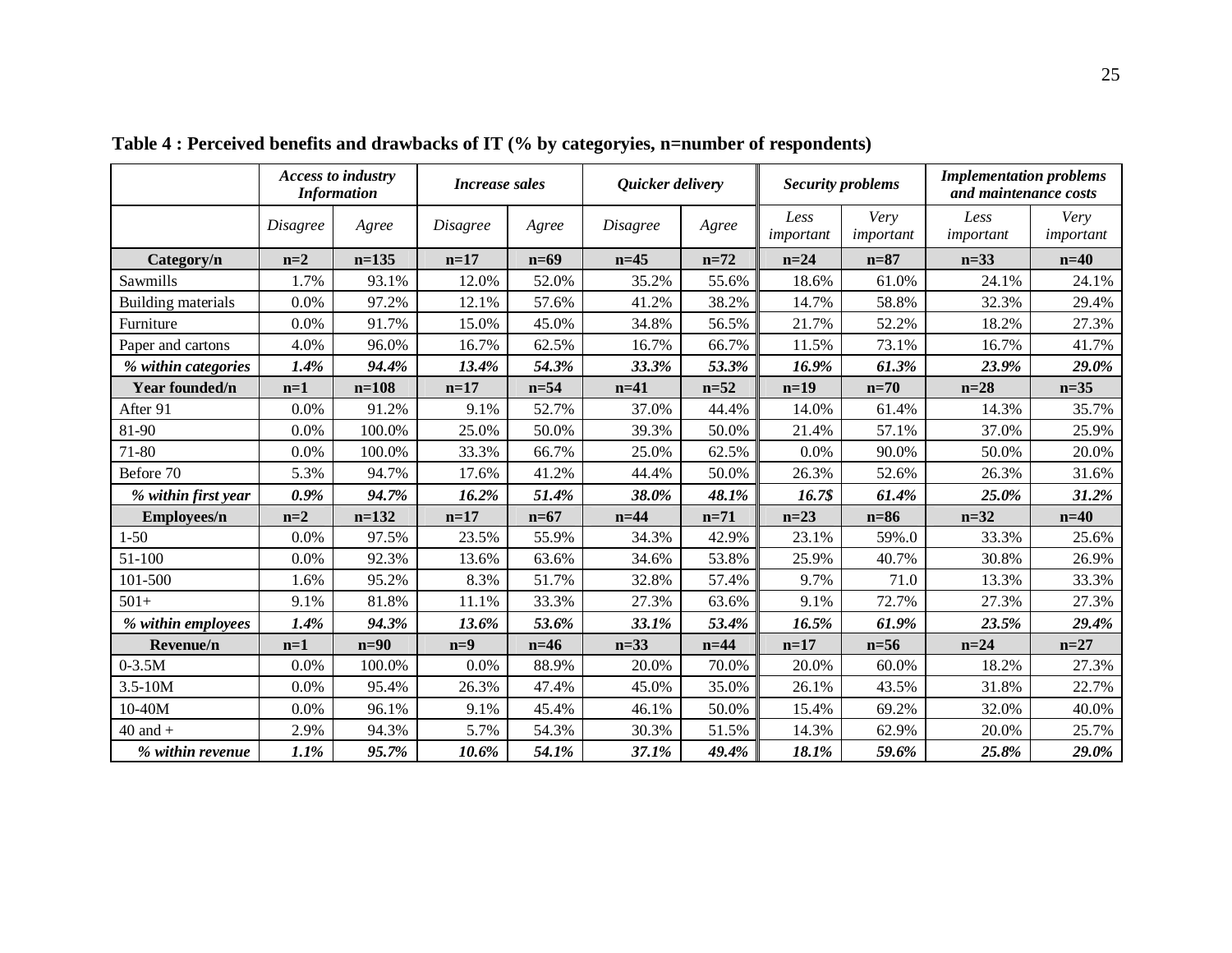of the difficulties inherent to changing their current processes. When it comes to IT implementation and maintenance costs, opinions were unequally distributed between those who believe that such costs are very important (71 percent) and those who consider it as less significant (21 percent).

In order to identify the differences of perception throughout the various categories of classification of the industry, a one way ANOVA analysis was conducted for categories, revenue, number of employees, and year of establishment. Slight differences (see Table 6) were noticeable for revenue ( $p=0.03$ ) and number of employees ( $p=0.05$ ). Post hoc analysis revealed that large companies were less sensitive to barriers. For categories and year of establishment, all the significant levels were higher than 0.05 for the eleven items included in the construct of the perceived barriers. Consequently, although one must be careful generalizing, it seems that the industry has a common perception of the identified barriers.

|                        | <b>Perceived benefits</b> |          |         | <b>Perceived barriers</b> |         |          |  |
|------------------------|---------------------------|----------|---------|---------------------------|---------|----------|--|
|                        |                           | P. value |         |                           |         | P. value |  |
| Year of establishment  | 113                       | 1.13     | 0.34    | 112                       | 1.40    | 0.25     |  |
| <b>Categories</b>      | 140                       | 1.55     | 0.20    | 139                       | 0.26    | 0.85     |  |
| Revenue in millions \$ | 93                        | 2.96     | $0.04*$ | 92                        | 3.01    | $0.03*$  |  |
| Number of employees    | 0.22<br>139<br>1.48       |          | 138     | 2.60                      | $0.05*$ |          |  |

\*Significance level set at p. value<0,05

#### **Comparison between Quebec and North American forest companies**

The perceptions identified in our survey were directly compared to those of two studies conducted by Vlosky (1999, 2001). A comparative analysis was made on the weighted average of all responses for each listed impact. In general, it appeared that Quebec and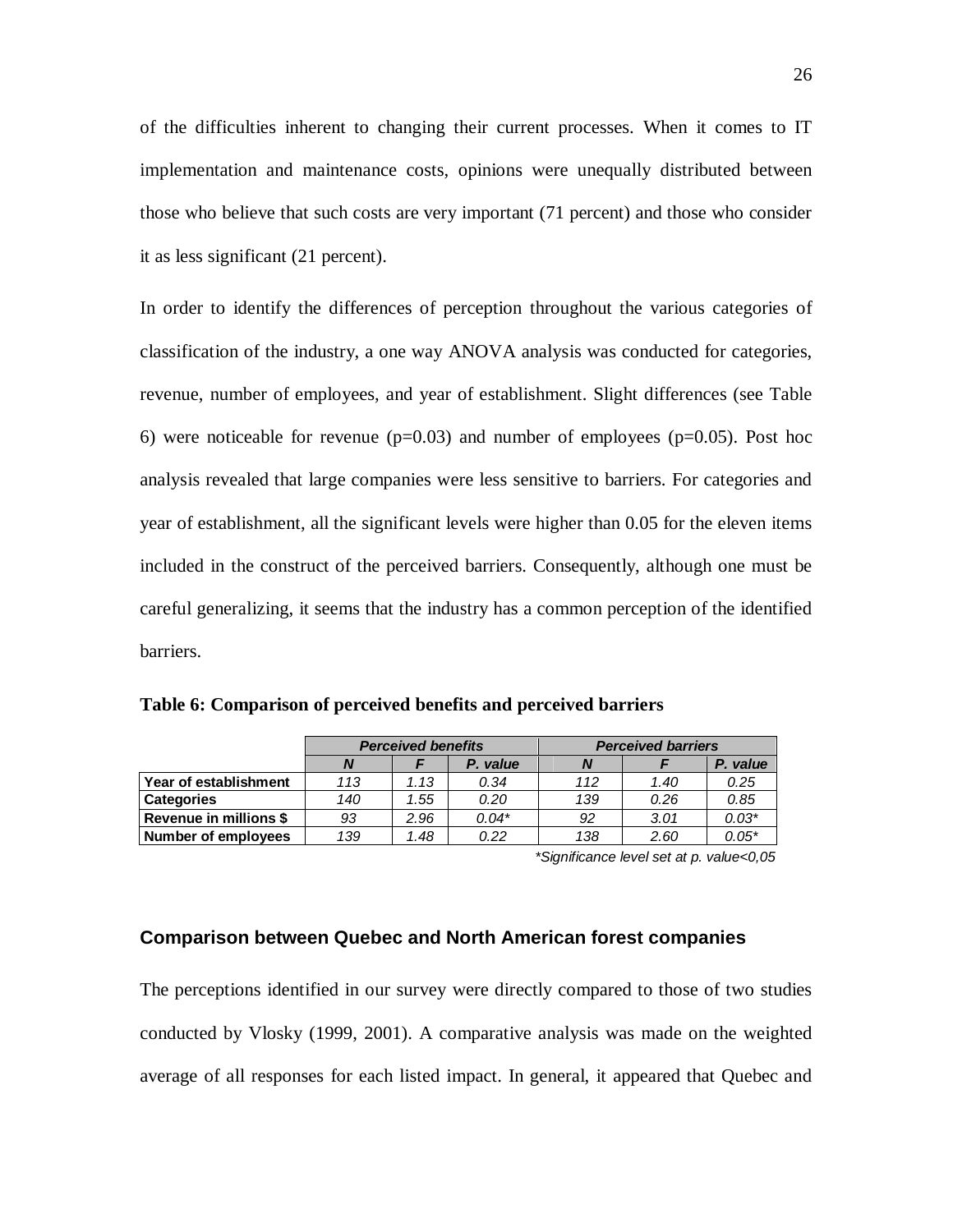North American companies in the forest industry showed similar patterns for most of the listed items. This seems to highlight patterns concerning some of the key issues related to the adoption of e-business technology that were similar within the forest products industry as a sector. However, Quebec forest companies had a higher belief in the benefits expected from IT than their North American counterparts. Many factors may explain such a difference. One of them is probably related to the fact that North American companies in general might have embraced IT before Quebec companies, thus showing less enthusiasm as far as expectations are concerned. Drawbacks following the *dot.com* meltdown in the late nineties might have indeed played a role in dampening the enthusiasm of North American forest companies. This point highlights the need to further investigate and analyze the divide between pre- and post-adoption perceptions. This divide may play a role in explaining why in the studies reported by Vlosky (1999) and Vlosky (2001) the perception of benefits appeared to decrease between 2001 and 1999.

In other words, the higher expected benefits of Quebec companies could thus be related to the fact that they might still be in a pre-adoption phase compared to their North American counterparts. Finally, this higher optimism may also be explained through some methodological differences. Indeed, survey by telephone similar to the one we conducted in the Province of Quebec may yield more positive attitudes than with a written survey as used in the two North American studies.

Apart from these differences, the overall results showed a rather low rating of perceived benefits, especially when compared to data provided in Zank and Vokurka (2003). As shown by the authors, in the plastic and power transmission manufacturing sectors, ebusiness is usually expected to have minimal to slightly positive impacts. Unfortunately,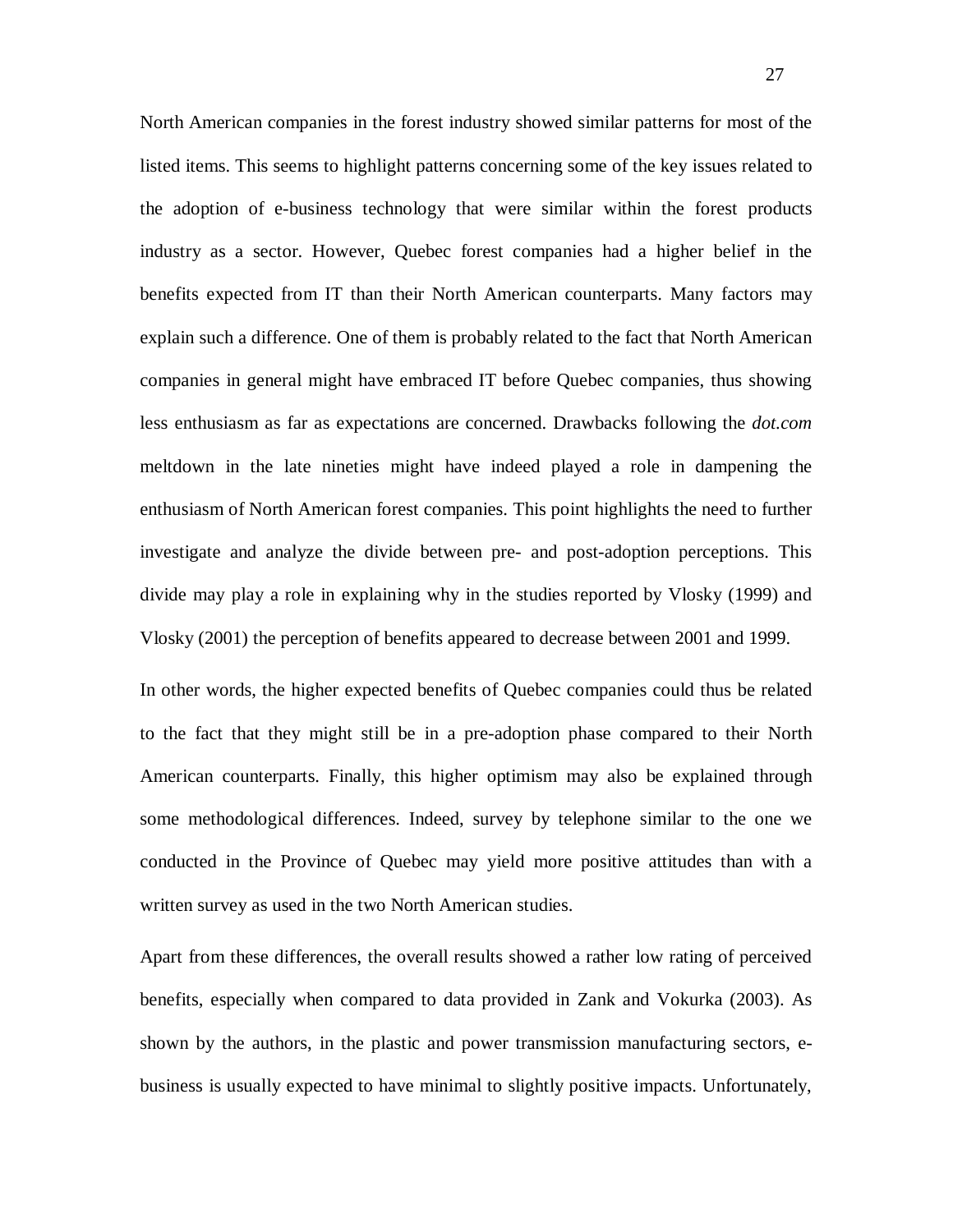compared to the data from the forest products industry, these same perceptions were clearly more negative, demonstrating a rather low level of perceived usefulness. However, perceived usefulness was ranked by empirical findings as a key factor in IT adoption. In particular, perceived usefulness was tested in a group of other attributes by Hu *et al.* (2003). The group of attributes included: perceived usefulness, perceived ease of use, intention to use, computer self-efficacy, subjective norm, compatibility, and job relevance. Their findings suggested a prominent and significant influence pattern from job relevance to technology usefulness and then user acceptance. As this perception of usefulness seemed to be lower in the North American forest industry, one of the consequences was a lower rate of IT adoption.

#### **IT adoption intentions**

Table 5 presents the results of this part of the survey. Respondents with no IT adoption intention in mind by far outnumbered those thinking of buying and selling on-line. Only 10 percent of the respondents intended to adopt EDI, while less than 7 percent were planning to implement Internet access. Scholars should delve further in order to trace the roots of such a lack of intention to adopt IT in an area where technology was available and intensively used by other sectors of the economy. To push the explanation further and confirm the lack of intention to adopt IT, future research should particularly compare the innovativeness rates of all sectors, taking into account the past adoption of major technologies. If the innovativeness rate in the forest industry happens to compare favorably with other sectors, then the potential reasons behind its lack interest may include other factors such as their culture, their remote location or their lack of awareness. Moreover, forest product companies are extended throughout a huge territory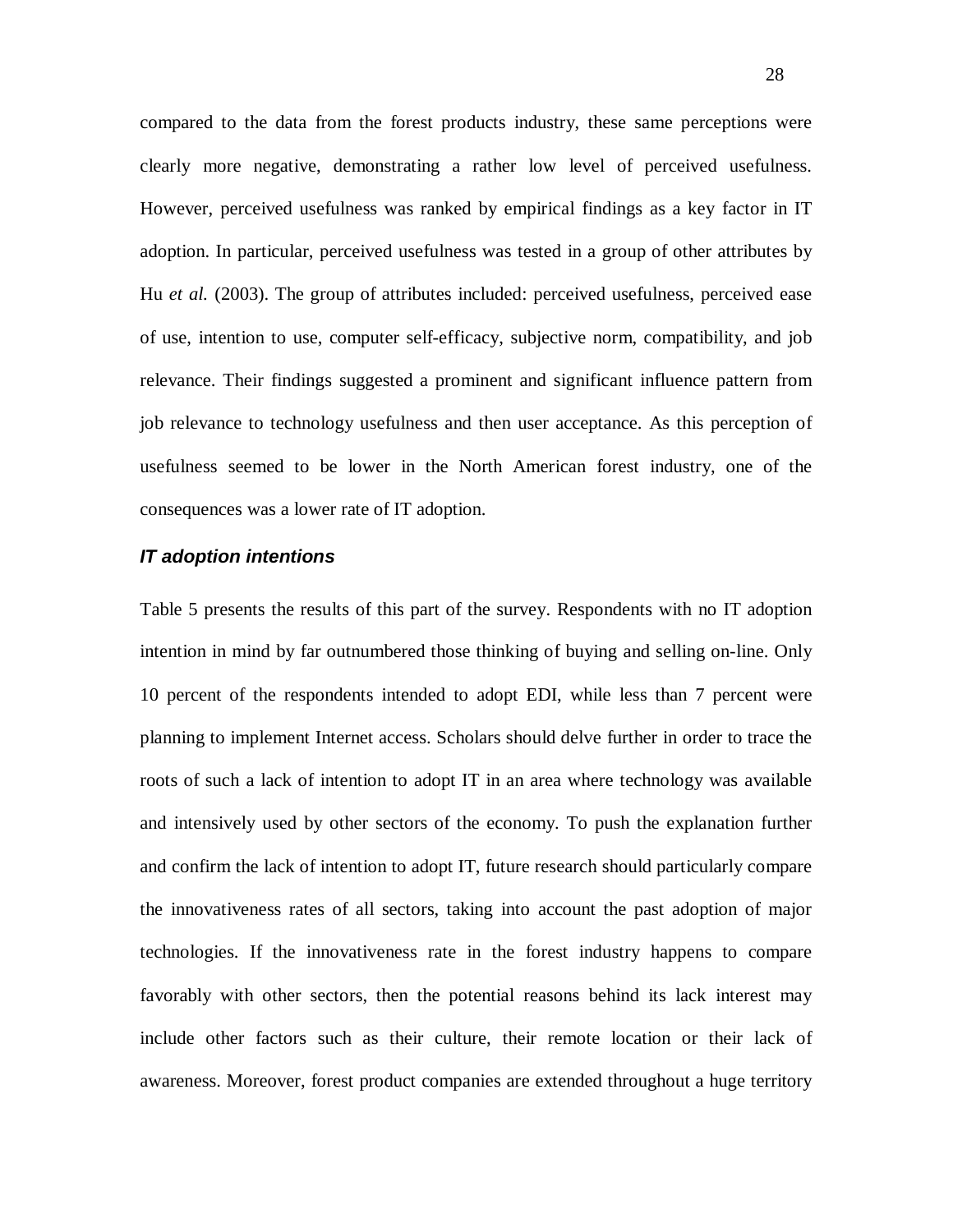where the trading of a rather small number of commodities are geographically limited to small numbers of actors who barely need more than a basic technology to complete their transactions. Most of the surveyed facilities, particularly the sawmills, were integrated into larger corporations. Consequently, one can expect these facilities to have less contact with the final customers as marketing activities are generally dealt with centrally.

In addition to such a limited scope of exchanges, there was also an absence of leadership to push IT implementation across the sector. Such a leadership role seemed to be played by the homecenter industry in the US, according to Vlosky and Westbrook (2002). However, to make sense and reap all the benefits of IT, a leader needs to work in an environment where all actors are aware of the move. To make such a move possible, an important emphasis has to be put on the nature of the technology itself to make sure that it meets the real needs and expectations of the companies involved. In particular, job relevance was found to play a prominent and significant influence to technology perception of usefulness by Hu *et al.* (1999).

The main issue in the Quebec forest industry was the rather low level of perceived usefulness and the general lack of IT adoption intentions for more than 40 percent of surveyed firms. Because this might reveal a high degree of presumed ignorance of IT applications and usages, it opens room for more promotion from external actors, such as centers of expertise, whose role is rarely examined. Van Horne et al. (2005) investigate such a role. External actors might also include associations of producers, government agencies, and hardware and software companies. All the actors in the Quebec forest industry should concern themselves with this situation as their competitive forces are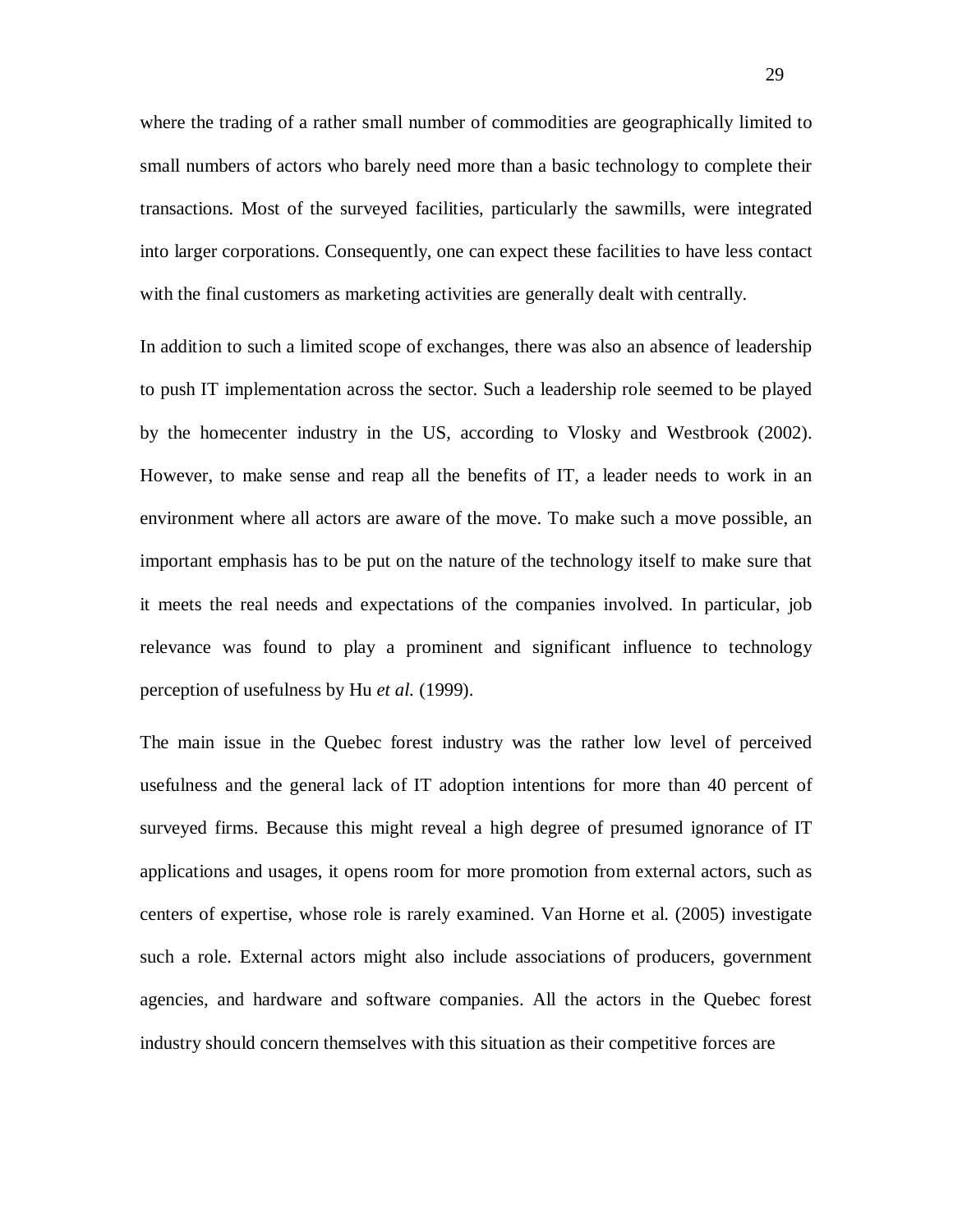|                     | <b>Extranet</b> |                | Other future intentions |            |                |                      |                      |                |
|---------------------|-----------------|----------------|-------------------------|------------|----------------|----------------------|----------------------|----------------|
|                     | Yes             | N <sub>o</sub> | no intention            | <i>EDI</i> | selling online | <b>Buying online</b> | Supply<br>processing | <b>CRM</b>     |
| Category/n          | 75              | 46             | 61                      | 14         | 8              | 1                    | 8                    | $\overline{3}$ |
| Sawmills            | 55.90           | 33.90          | 40.68                   | 10.17      | 8.47           | 0.00                 | 5.08                 | 1.69           |
| Building materials  | 55.56           | 30.56          | 44.44                   | 11.11      | 2.78           | 0.00                 | 2.78                 | 2.80           |
| Furniture           | 41.67           | 33.33          | 33.33                   | 12.50      | 4.17           | 0.00                 | 8.33                 | 0.00           |
| Papers and cartons  | 46.15           | 26.92          | 50.00                   | 3.85       | 3.85           | 3.85                 | 7.69                 | 3.85           |
| % within categories | 51.70           | 31.70          | 42.07                   | 9.66       | 5.52           | 0.69                 | 5.52                 | 2.07           |
| Year founded/n      | 64              | 34             | 48                      | 10         | $\overline{7}$ |                      | $\overline{7}$       |                |
| After 91            | 55.17           | 27.59          | 43.10                   | 6.90       | 6.90           | 0.00                 | 5.17                 | 0.00           |
| 81-90               | 68.97           | 20.69          | 37.93                   | 10.34      | 6.90           | 0.00                 | 6.90                 | 3.45           |
| 71-80               | 30.00           | 60.00          | 40.00                   | 20.00      | 0.00           | 10.00                | 0.00                 | 0.00           |
| Before 70           | 47.37           | 31.58          | 42.11                   | 5.26       | 5.26           | 0.00                 | 10.53                | 0.00           |
| % within first year | 55.20           | 29.30          | 41.38                   | 8.62       | 6.03           | 0.86                 | 6.03                 | 0.86           |
| <b>Employees</b>    | 74              | 45             | 61                      | 14         | 8              |                      | 8                    | $\mathbf{2}$   |
| $1 - 50$            | 39.02           | 51.22          | 53.66                   | 7.32       | 9.76           | 0.00                 | 2.44                 | 2.44           |
| 51-100              | 59.26           | 29.63          | 29.63                   | 7.41       | 3.70           | 0.00                 | 7.41                 | 3.70           |
| 101-500             | 57.14           | 19.05          | 46.03                   | 9.52       | 1.59           | 1.59                 | 7.94                 | 0.00           |
| $501+$              | 54.55           | 36.36          | 18.18                   | 27.27      | 18.18          | 0.00                 | 0.00                 | 0.00           |
| % within employees  | 52.11           | 31.69          | 42.96                   | 9.86       | 5.63           | 0.70                 | 5.63                 | 1.41           |
| <b>Revenue</b>      | 49              | 32             | 35                      | 11         | $\overline{7}$ | 1                    | 8                    | 1              |
| $0 - 3.5M$          | 27.27           | 45.45          | 45.45                   | 0.00       | 18.18          | 0.00                 | 0.00                 | 9.09           |
| $3.5 - 10M$         | 39.13           | 56.52          | 47.83                   | 8.70       | 8.70           | 0.00                 | 4.35                 | 0.00           |
| 10-40M              | 51.85           | 22.22          | 33.33                   | 14.81      | 0.00           | 0.00                 | 11.11                | 0.00           |
| $40$ and $+$        | 65.71           | 22.86          | 28.57                   | 14.29      | 8.57           | 2.86                 | 11.43                | 0.00           |
| % within revenue    | 51.04           | 33.33          | 36.46                   | 11.46      | 7.29           | 1.04                 | 8.33                 | 1.04           |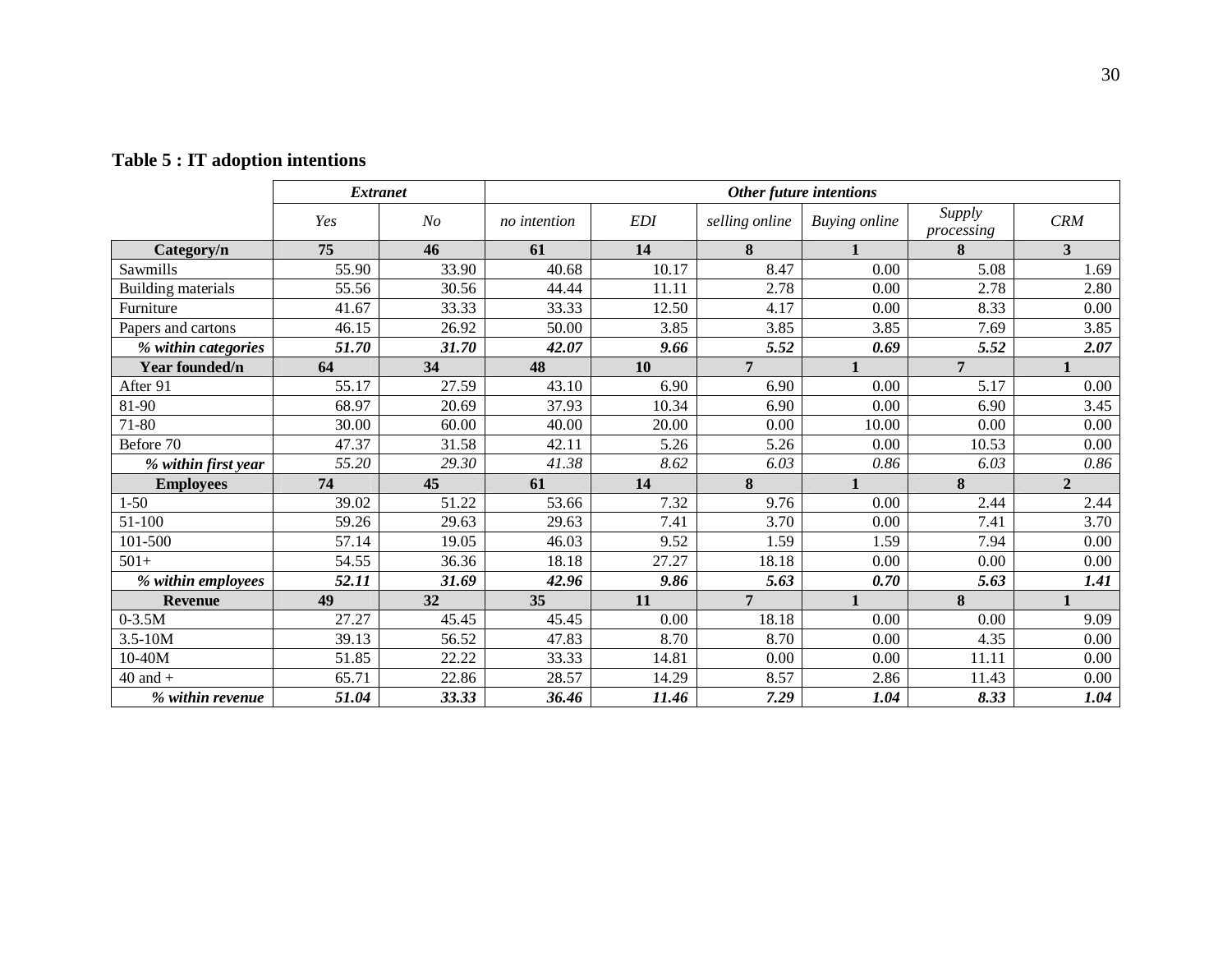eroding daily in an increasingly global economy. The traditional strategy based on cost leadership in a rather protected market is a source of reduced competitiveness. Transport and communication costs reductions subsequent to technological progress have opened markets to more competitors. Customers are more demanding, easy to recruit and hard to retain. Companies need to implement more advanced IT tools to help them to adapt to the new rapidly changing business world. While summarizing Canadian forest companies' opinions, Globerman *et al.* (1998) argued that there was widespread agreement that Canadian forest product companies must put greater emphasis on innovation to compete successfully given ongoing and expected changes affecting the industry. To meet the requirements of the new customer-oriented economy, IT plays a key role and Quebec forest companies can no longer ignore this.

#### **Study limitations, future research, and managerial implications**

From a methodological point of view, although our response rate is very high, we perceive the main limitation of our study in the phone based interview through which respondents do not have the opportunity to cross evaluate their views and beliefs for an eventual iterative adjustment. Future research could use, for example, a Delphi survey to overcome that limitation. Along the same line, respondents' profiles classification could be improved so as to take into account their culture, their geographical location, as well as their ownership structure (multinationals or private local companies). These factors could indeed help to understand the current and planned IT use in the forest industry. Many questions remain. For instance, and as mentioned previously, internal factors, such as corporate culture, ownership, competitive strategies, and geographical dispersion, among others, should be investigated and analyzed.

So far, as our literature review suggests, research related to IT in the forest products industry has been confined to an exploratory level which confirms an overall lag in IT adoption, but yet does not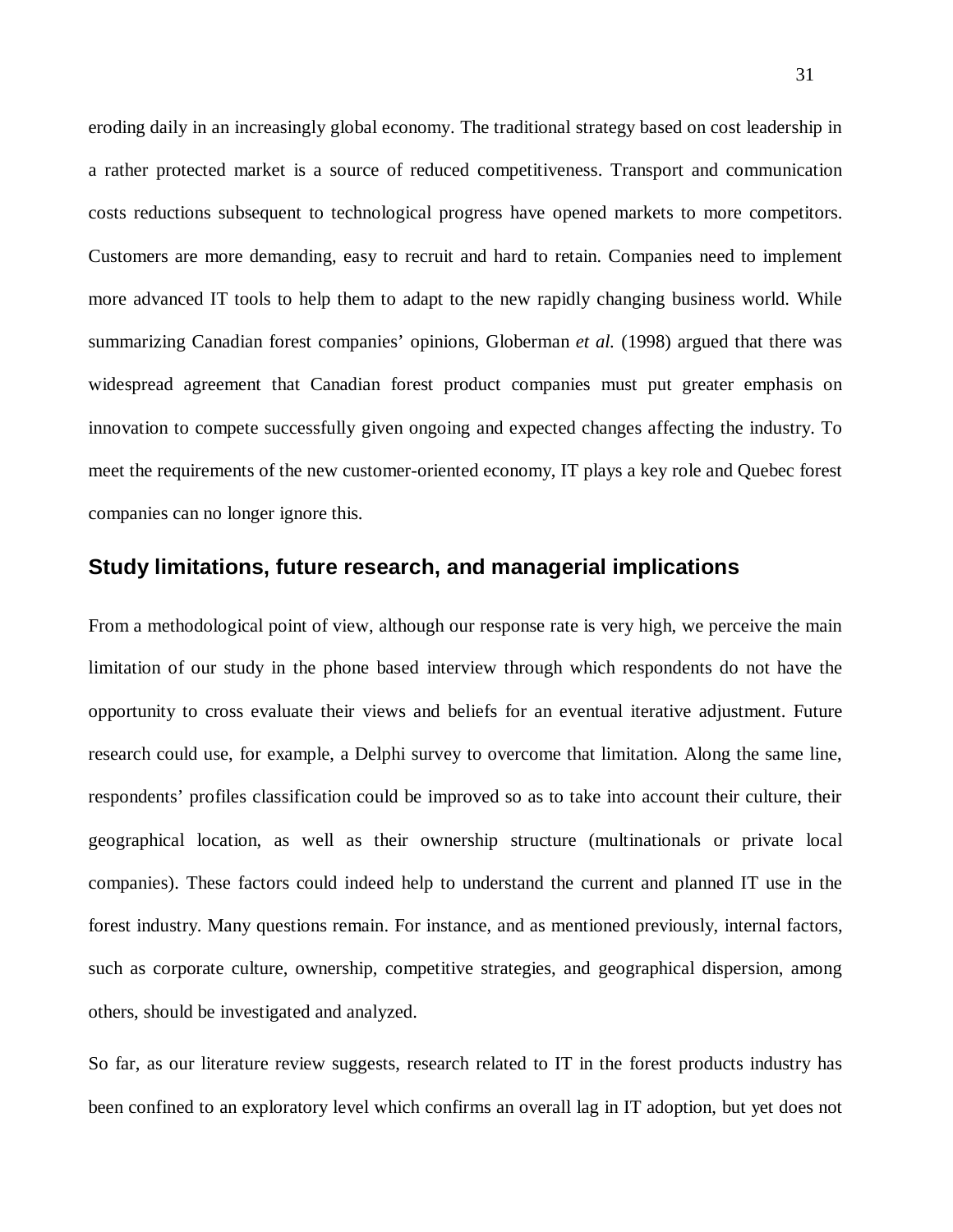provide all the answers. In order to improve our understanding, recent developments in IT diffusion, acceptance, and adoption models could be used as theoretical frameworks to guide such studies. Indeed, as posited by Rogers (1983), cited by Lamb and Kling (2003), the innovation decision process leading to the institutionalization of usage may be conceptualized as a temporal sequence of steps through which an individual passes from initial knowledge of an innovation, to forming a favorable or unfavorable attitude toward it, to a decision to adopt or reject it, to putting the innovation to use, and to finally seeking reinforcement of the adoption decision made. This research avenue could be particularly interesting in the forest products industry to compare pre and post adoption beliefs and attitudes. This also calls for repeated studies and permanent monitoring of the changes in the forest industry using the same samples.

An additional trend to be considered while studying IT adoption in the forest products industry is the concept of social actor used by Lamb and Kling (2003). This approach extends the research beyond the one-user concept by taking it to a broader concept of many social actors who interact with others inside and outside the organization. This conceptualization embraces actors and corporate cultures.

An equally interesting avenue could be the study of how IT collaborative tools are used to enhance customer and supplier relationship management.

Finally, future research could also analyze the contents of the Web sites of the forest products companies, as 63.9 percent of the respondents possess a Web site. However, these Web sites fail to boost IT use and to extend it to applications beyond the now widely accepted e-mail. To the best of our knowledge, in the Quebec forest industry, no academic research has been devoted to a content analysis in order to explain that phenomena. Company Web sites are interesting mirrors of IT use both for internal and external exchanges.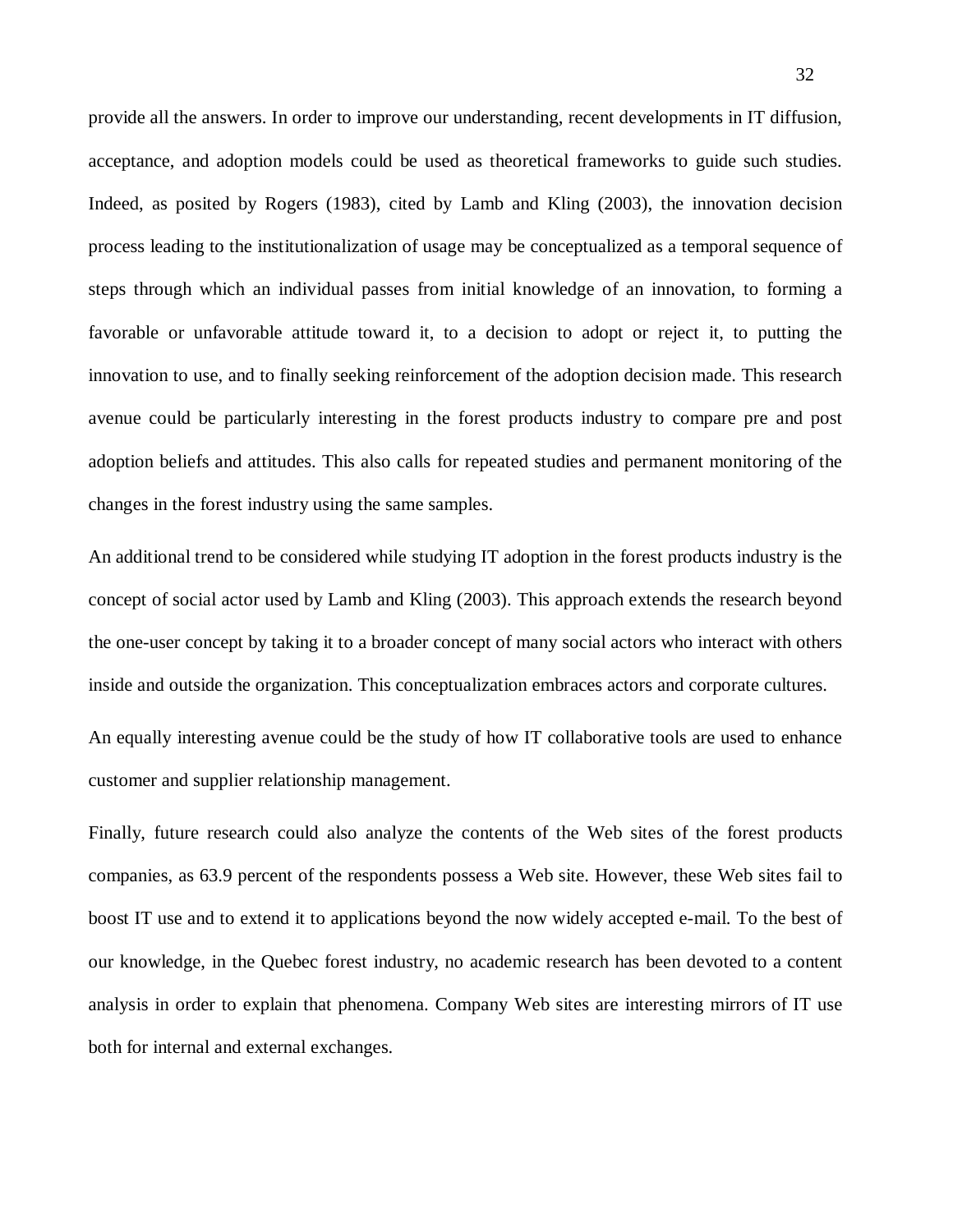The implementation of a new technology requires awareness and sustainable commitment by various social actors. These include customers, suppliers, promotional boards and government agencies. Our findings should sensitize them all to the digital divide observed in the entire Quebec forest industry. As to forest companies, this study calls for more questioning as to how to boost their productivity using IT, given the identified barriers and low level of perceived benefits. Suppliers of hardware and software should find in our analysis a useful guidance if they are willing to enter the vast and untapped forest industry market. The findings should help the industry promotion board and related government agencies in designing better IT policies for the forest sector.

# **Conclusion**

In contrast to conventional wisdom, there is a digital divide between rates of IT adoption through different sectors of the Canadian economy. In the Quebec forest industry, the adoption rate is low and intentions are scarce. Apart from the methodological concerns previously mentioned, three major conclusions can be drawn from this study:

- $\checkmark$  all segments of the Quebec forest industry have similar patterns of IT use with the exception of pulp and paper companies for Web sites;
- $\checkmark$  the perceived IT benefits are low and equally distributed in the Quebec forest industry;
- $\checkmark$  the perceived barriers are high and statistically similar in the entire industry;
- $\checkmark$  projected applications are rather scarce ;
- $\checkmark$  Quebec forest companies lag behind other sectors of the economy;
- $\checkmark$  North American forest product companies in general share such patterns. The Quebec forest product companies' case is not unique.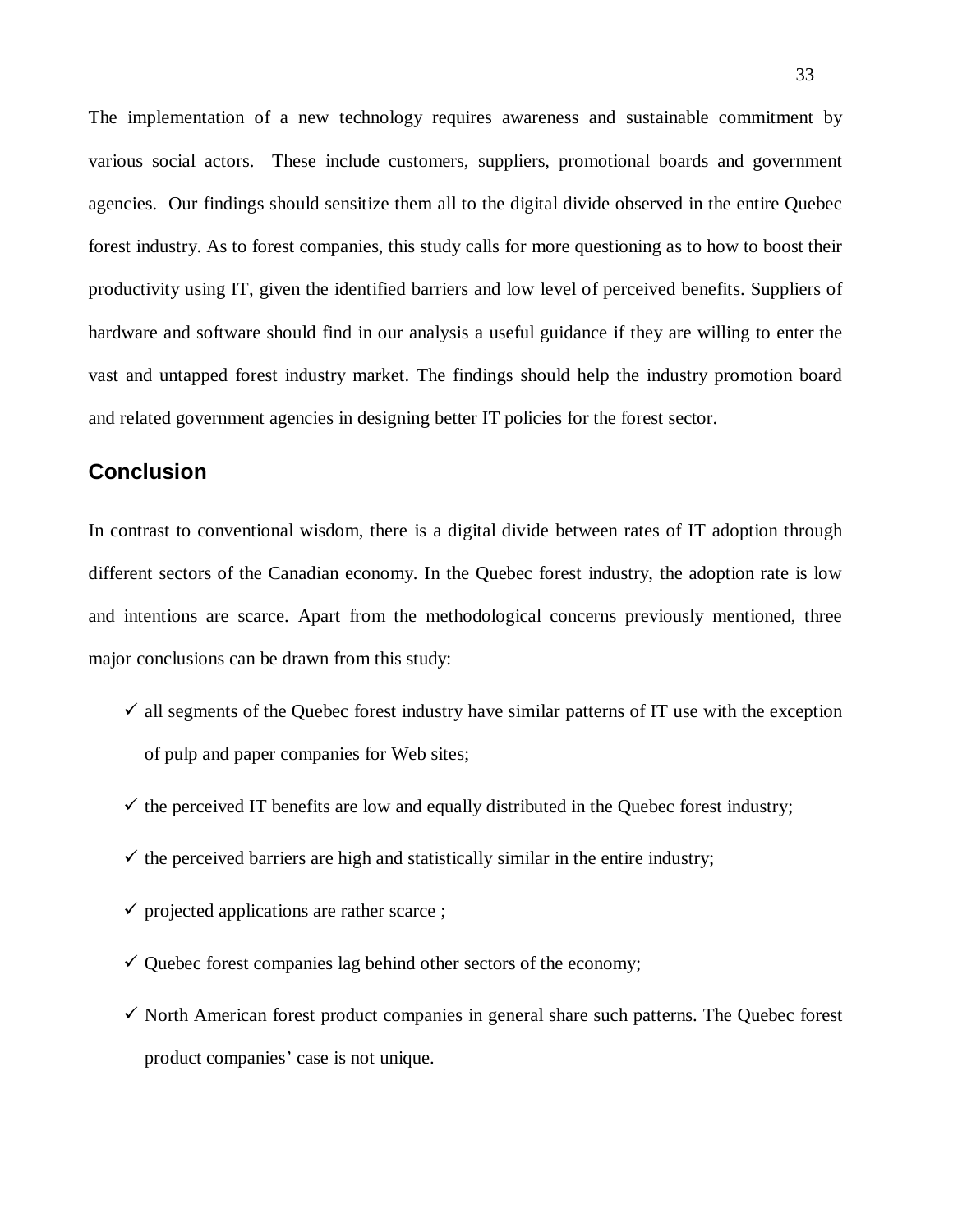However, because North America is usually considered as a pioneer in the field of e-business, these conclusions call for more research in order to understand why it lags behind in terms of IT use.

We have found that rate of implementation is similar to the one observed across North America by various authors. Perceived IT benefits observed in the Quebec forest industry are low and similar to those observed elsewhere in North America for the same industry. They do not vary significantly across the different segments of the industry. Perceived barriers behind the low level of adoption have been identified. They are equally distributed across the entire sector.

Our research also demonstrates that no statistically significant differences are observed within sectors of the Quebec forest industry. This calls for deeper investigations into the factors behind the low rate of IT adoption. While this study provides a foundation, future research should deal with more precise themes as identified in the limitations and future research section of this paper. We keenly anticipate more work to be useful in completing this early attempt to understand the digital divide between sectors of the Canadian economy. Both practitioners and scholars will benefit from such an extension.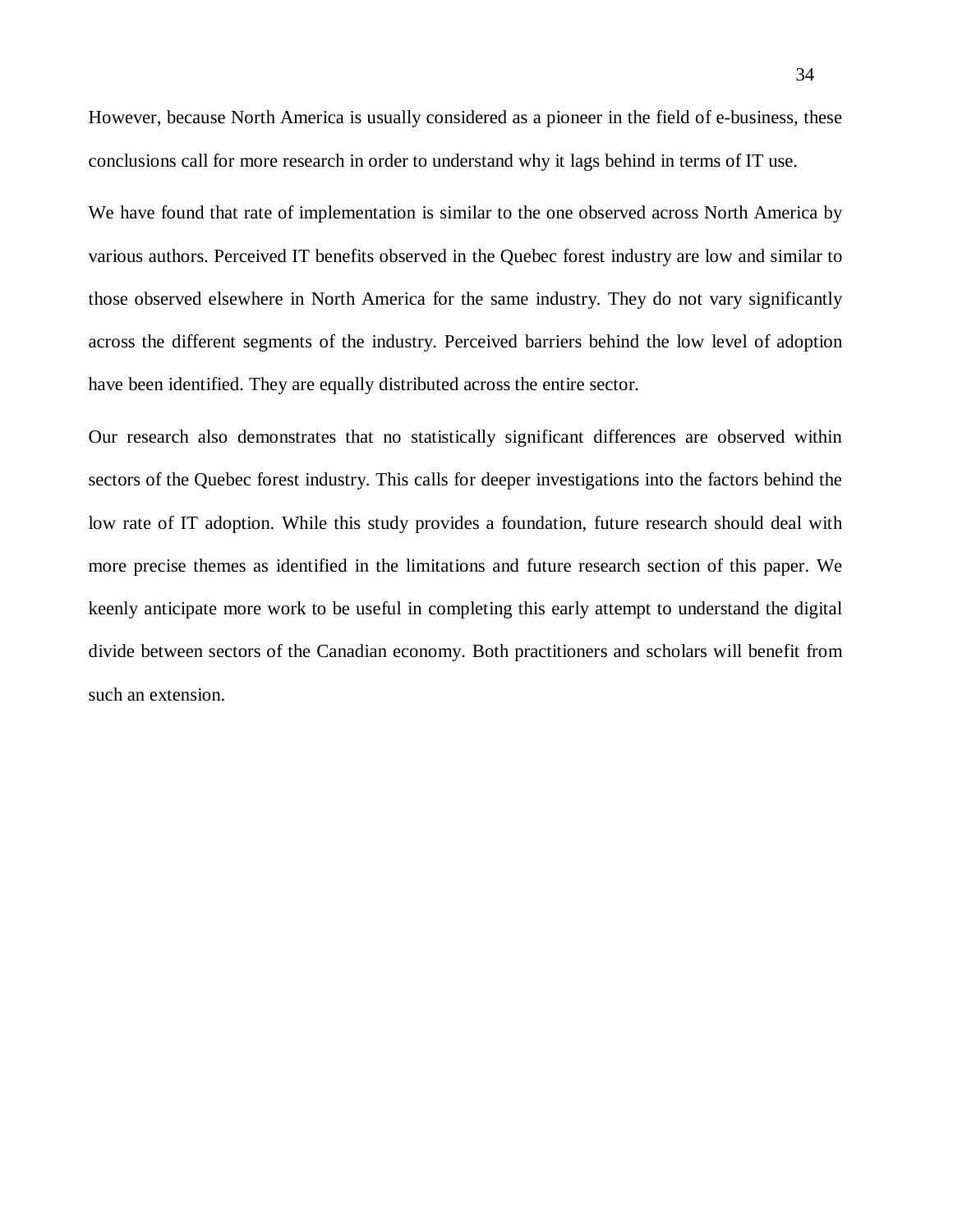Adams, J.S., 1986. An experiment on question and response bias. *Public Opinion Quarterly,* **20**(3), 593-598.

Armstrong, J.S., Overton, T.S., 1977. Estimating Nonresponse Bias In Mail Survey. *Journal Of Marketing Research*, 14 (3): 396-402.

Bakker, C. 1999. Technologies de l'information et des communications et commerce électronique dans l'industrie canadienne*.* Statistics Canada*.* 

- Dupuy, C.A. and Vlosky, R.P., 2000. Status of electronic data interchange in the forest products industry. *Forest Products Journal. Madison,* **50**(6), 32-39.
- Globerman, S., Nakamura, M., Ruckman, K. and Vertinsky, I., 1998. Innovation, Strategy and Canada's Forest Products Industry. *Canada Public Policy,* **24**(s2), 27-40.
- Hu, P.J., Chau, P.Y.K., Sheng, O.R.L. and Tam, K.Y., 1999. Examining the Technology Acceptance Model Using Physician Acceptance of Telemedicine Technology. *Journal of Management Information Systems,* **16**(2), 91-112.
- Hu, P.J.-H., Clark T. H.K. and Ma, W.W., 2003. Examining technology acceptance by school teachers: a longitudinal study. *Information & Management,* **41**, 227–241.
- Kozak, R.A., 2002. Internet readiness and e-Business adoption of Canadian value-added wood producers. *Forestry Chronicle,* **78**(2), 296-305.
- Lamb, R. and Kling, R., 2003. Reconceptualizing users as social actors in information systems research. *MIS Quarterly,* **27**(2), 197-235.
- Moore, G.C. and Benbasat, I., 1991. Development of an Instrument to Measure the Perceptions of Adopting an Information Technology Innovation. *Information Systems Research,* **2**(3), 192-222.
- Pitis, O.T. and Vlosky, R.P., 2000a. Forest products exporting and the Internet: Current use figures and implementation issues. *Forest Products Journal,* **50**(10), 23-30.
- Pitis, O.T. and Vlosky, R.P., 2000b. Web presence of U.S. primary wood products exporters. *Forest Products Journal,* **50**(7/8), 55-59.
- Roadcap, C.A., Smith, P.M. and Michael, J.H., 2002. Internet technologies in the homecenter